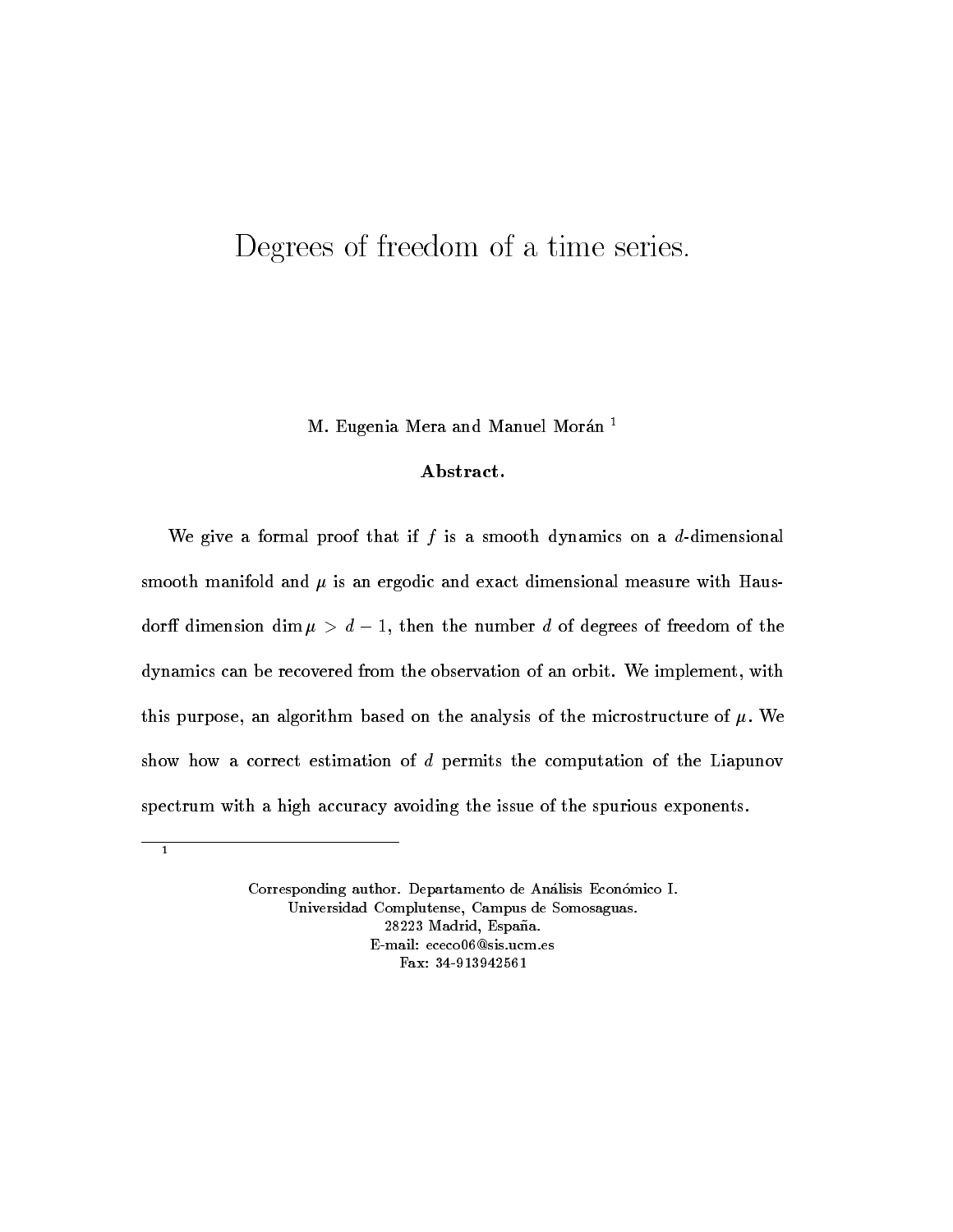Keywords: Degrees of freedom, dimension, embedology, singular value decomposition, Liapunov exponents.

The phenomenon of chaos renders hopeless the exact prediction of the behaviour of some dynamical systems- It is natural in these cases to take advantage of the statistic regularity inherent in chaotic dynamics- A nontrivial problem is to de termine under which conditions the main properties of an observed dynamics can be recovered from a single orbit- A limit cycle attractor in the plane provides an elementary example of a situation where the orbits of the system collapse in very few steps into a one-dimensional manifold  $M$ , making impossible the computation, i.e. instance, is the Liapunov spectrum-can estimate from a construment from the second the data points, the action of the tangent maps on the bundle of one-dimensional tangent spaces associated to  $M$ , from which only one Liapunov exponent can be computed- above that in the above examples we cannot recover the number  $\sim$ ber of state variables of the dynamics from the observation of a single orbit of the system-

As we see below, the numerical estimation of the number of degrees of freedom of an observed dynamics in presence of strongly negative Liapunov exponents also presents a special difficulty.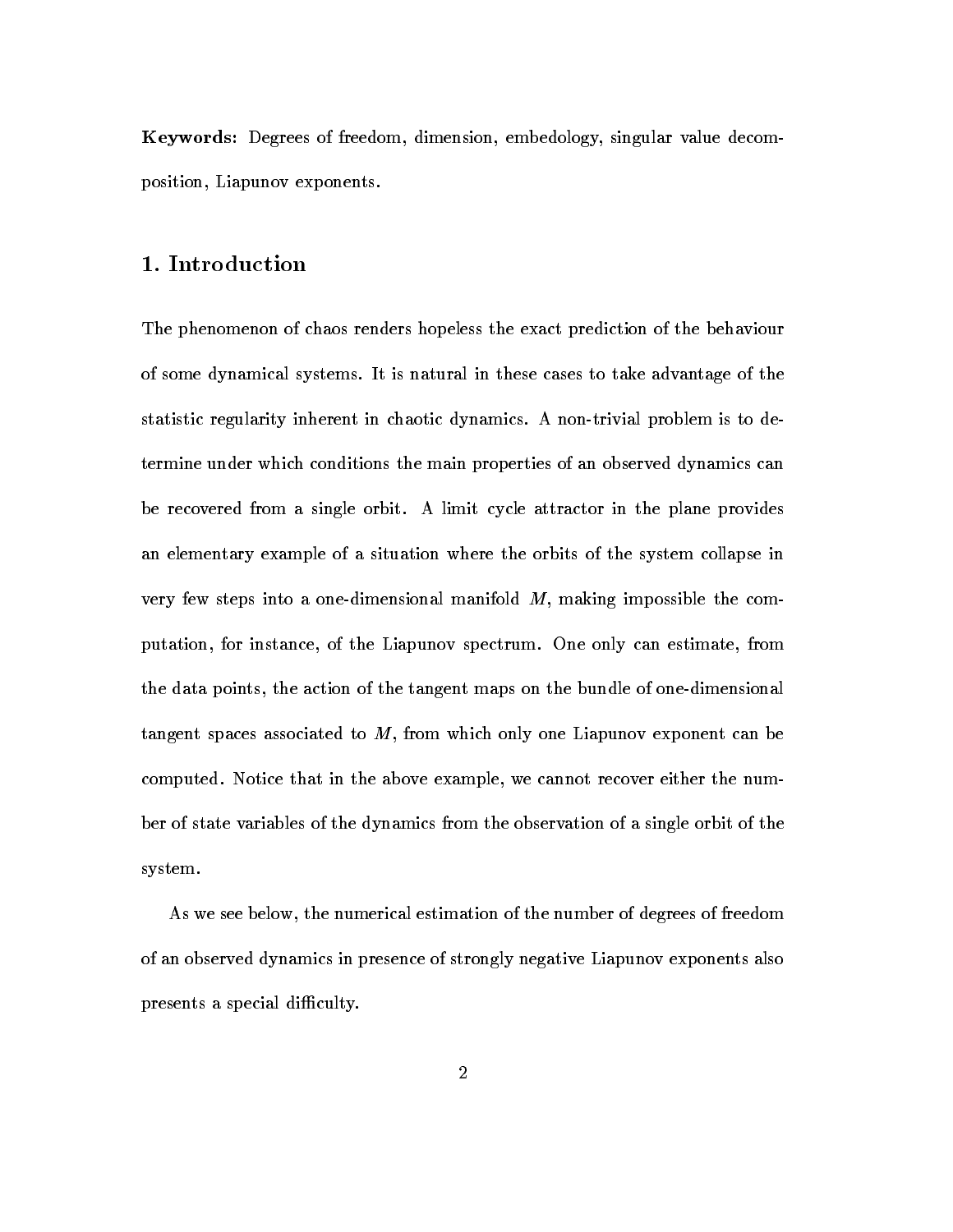The above considerations raise the problem of stating under which conditions the main properties of a dynamics of a dynamics  $\mathcal{M}$  and  $\mathcal{M}$  and  $\mathcal{M}$ 

$$
\begin{cases}\nM & \text{is a } d\text{-dimensional smooth submanifold} \\
f: M \to M & \text{is a measurable dynamics} \\
\mu & \text{is an ergodic measure for } f\n\end{cases}
$$
\n(1.1)

can be computed from a single orbit of the system-

In this paper we show that if  $\mu$  is  $\alpha$ -exact dimensional with  $\alpha > a-1,$  and  $\tau$  and  $M$  are sufficiently smooth, then we can recover the number  $d$  of degrees of freedom of the dynamics from the observation of an orbit of the system-We implement an algorithm with this purpose, and show how the estimate of  $d$  that it gives may be used in the computation of the Liapunov spectrum of the dynamics.

 $A$  measure  $A$  measure  $\mathcal{A}$  and the exact dimensional if  $\mathcal{A}$  and the exact dimensional if  $\mathcal{A}$ 

$$
\lim_{r\downarrow 0} \frac{\log \mu(B(\mathbf{x},r))}{\log r} = \alpha\ \mu\text{-}a.e.\ \mathbf{x}\in M.
$$

This notion was introduced by L-S- Young in where it is proved that if is exact dimensional then many notions of dimension of - and in particular the Hausdor dimension dim - coincide with Exact dimensional measures play nowadays a central role in Dynamical Systems- Barreira Pesin and Schemiling  $[2]$  have recently proved the conjecture of Eckmann and Ruelle  $[3]$  that hyperbolic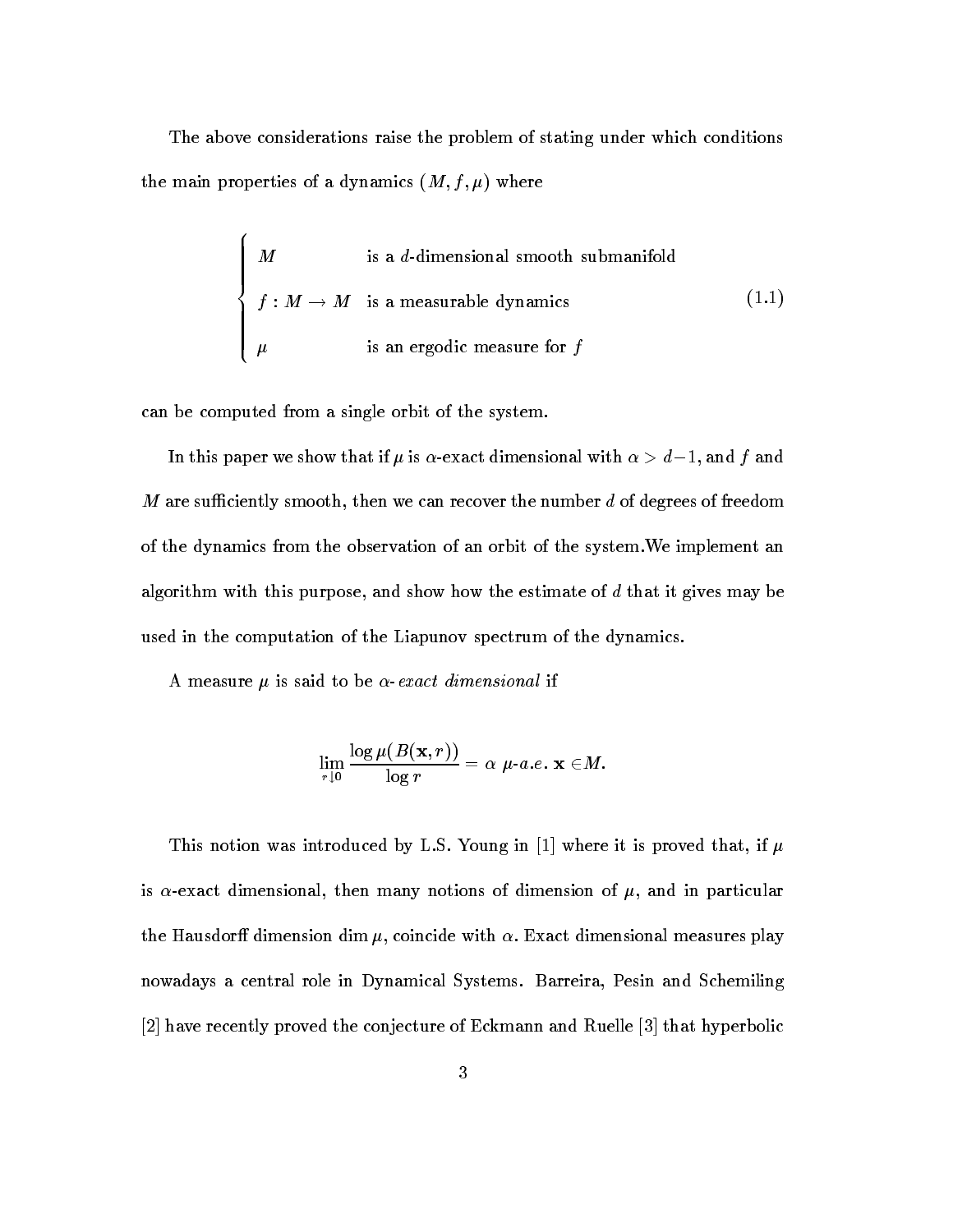measures invariant under a C- dieomorphism are exact dimensional-

In regard to the second condition  $\alpha > d-1$ , it seems to be a natural condition which ensures that the dynamics does not take place in a submanifold of dimension smaller than  $d$ , and it is satisfied by many standard dynamical systems.

Mera and Morán  $\left[4\right]$  showed that the same above conditions that permit the computation of d permit also the computation of the whole Liapunov spectrum  $\blacksquare$  -  $\blacksquare$  -  $\blacksquare$  -  $\blacksquare$  -  $\blacksquare$  -  $\blacksquare$  -  $\blacksquare$  -  $\blacksquare$  -  $\blacksquare$  -  $\blacksquare$  -  $\blacksquare$  -  $\blacksquare$  -  $\blacksquare$  -  $\blacksquare$  -  $\blacksquare$  -  $\blacksquare$  -  $\blacksquare$  -  $\blacksquare$  -  $\blacksquare$  -  $\blacksquare$  -  $\blacksquare$  -  $\blacksquare$  -  $\blacksquare$  -  $\blacksquare$  -  $\blacksquare$ 

In Section 2 we describe the algorithm for the estimation of the number of degrees of freedom of a dynamics from a scalar time series  $\{u_0, u_1, ..., u_{N-1}\}\;$  obtained from the observation of an orbit of f, i.e.,  $u_i = h(f'(z))$ , where  $z \in M$  and h is a smooth unknown observable- The algorithm is based on the well known principal components analysis of the distribution of the data points in the space of mhistories- If for increasing values of m the estimate of the dimension of the embedded submanifold becomes stabilized to a value  $D$ , this will be our estimate of the dimension  $d$  of the submanifold where the original dynamics is defined. If the algorithm always gives  $m$  as output then two alternative hypotheses are possible: either the series is generated by a stochastic law, or it is a projection of a <del>angu</del>st dimensional dynamics in a lower dimensional space-on a lower dimensional spacehypothesis of low dimensional chaos can be rejected and it does not make sense to compute the Liapunov spectrum-computer that is considered the existing  $\mu$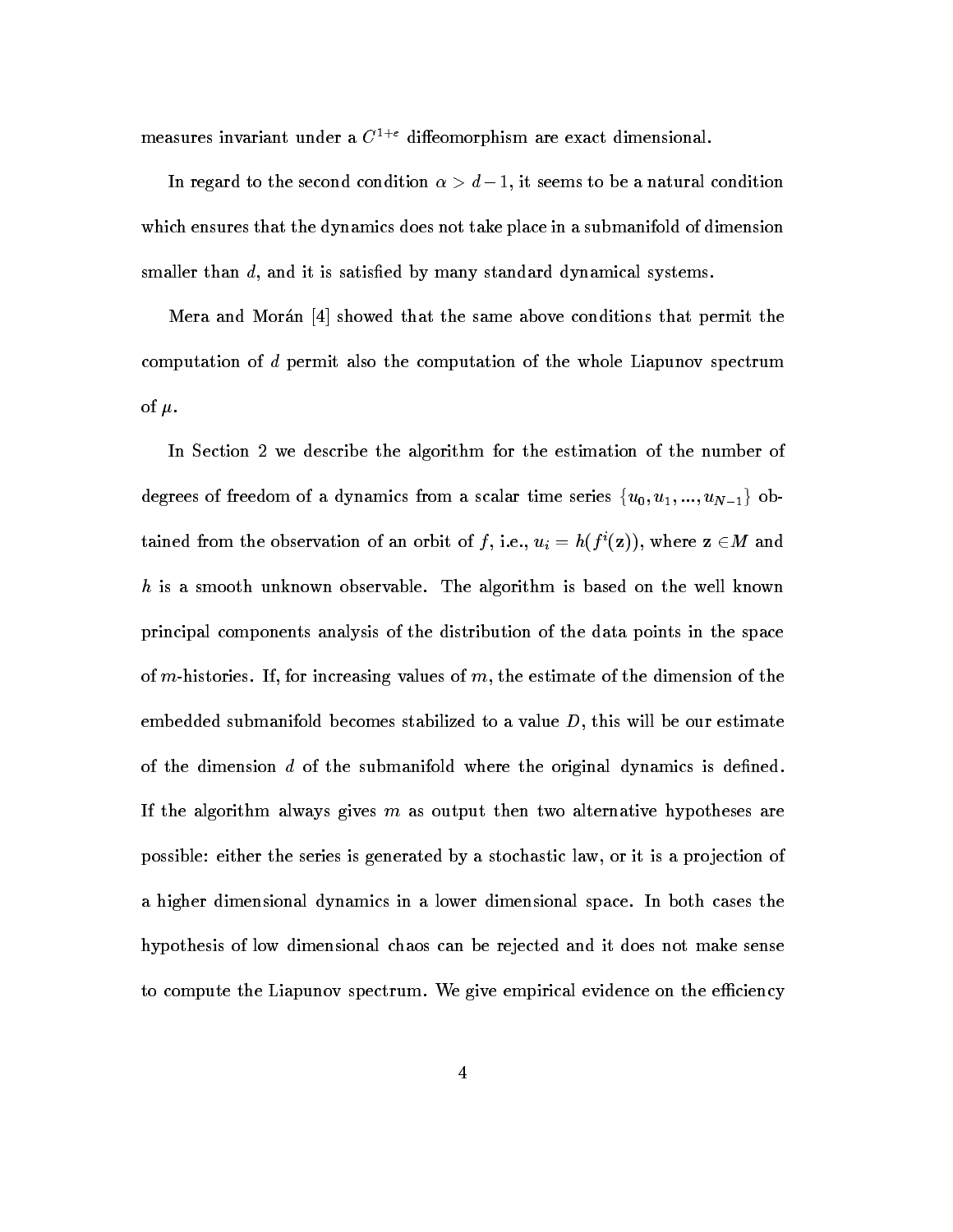of this algorithm for the detection of stochastic noise- This is the most likely alternative when analysing, for instance, financial markets data and, in general, social science data where, if there exists a deterministic component, it is expected to be hidden by a strong stochastic component- Techniques of noise reduction could be useful in these cases- We give also empirical evidence on the eciency of the algorithm for the estimation of the number d of degrees of freedom of a low dimensional dynamics- The presence of low dimensional determinism has been extensively documented in the literature for the case of controlled experimental addata and more exceptionally in some uncontrolled experimental datable experimental datacases a right estimation of d is a most important step for further analysis of the  $_{\rm data.}$ 

The estimation of the number d of degrees of freedom of a smooth dynamics on a d-dimensional submanifold is specially reliable for dynamics whose Liapunov dimension  $\beta$   $\Lambda$  is larger than  $a - 1$  with  $\Lambda - a + 1$  large enough. We also show that, for large time series, it is possible, in principle, to detect hidden dimensions linked to strongly negative Liapunov exponents, in which case  $\Lambda - d + 1$  is very small.

Section 3 is devoted to the proof of the theorem which gives a theoretical support to the algorithm proposed in Section 2. Finally, we show in Section  $4$ how to take advantage of the principal component analysis for the computation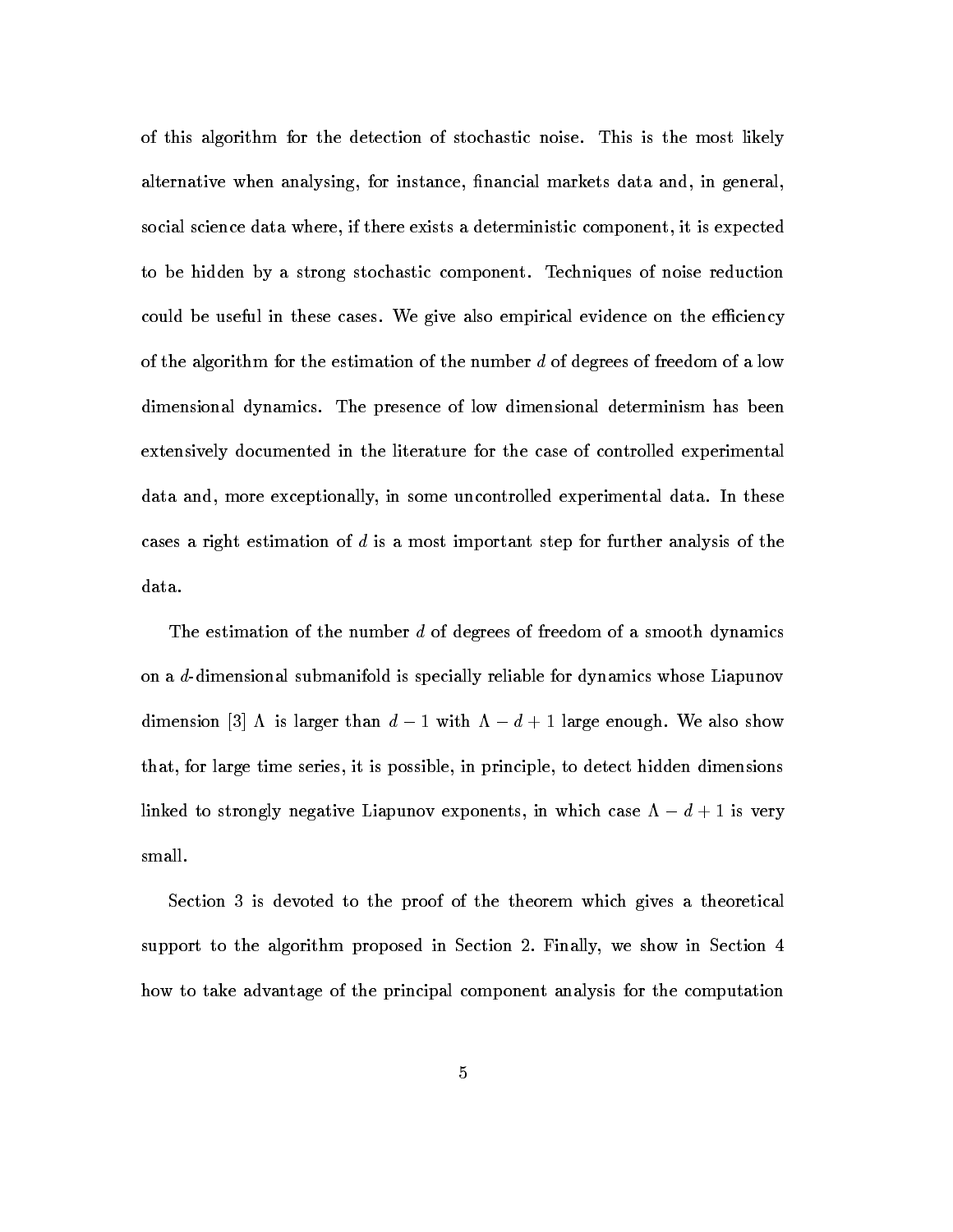of the Liapunov exponents of a dynamics- We show how a correct estimation of the dimension  $d$  of the submanifold where the dynamics is defined may be crucial for a correct computation of the Liapunov exponents.

# - Algorithm for the estimation of the number of degrees of freedom of an observed dynamics-

we start assuming that the regularity conditions in the regularity conditions in the regularity conditions in the regularity conditions of the regularity conditions in the regularity conditions in the regularity conditions particular we assume that f is a  $C^{++}$  mapping and M is a  $C^{++}$  submanifold. Let  $\{u_0, u_1, ..., u_{N-1}\}\,$  be a scalar time series obtained from a observation of the dynamics, i.e.  $u_i = h(f^*(\mathbf{z}))$  where  $\mathbf{z} \in M$  and  $h$  is an unknown smooth observable. We first use the method of local dimension analysis to determine the most likely value of d. Let  $O_N^{\dots} := \{x_i, i = 0, ..., N-m\}$  be a m-dimensional embedding [5] of the time series i-time series i-time series i-time series i-time series i-time series i-time series i-time

$$
\mathbf{x}_i := (u_i, u_{i+1}, ..., u_{i+m-1}).
$$

Takens [6] proved that if M is compact, and  $m > 2d$ , then generically  $O_N^{\gamma}$  is contained in a *d*-dimensional submanifold  $J_m(M)$  of  $\mathbb{R}^m$ , where  $J_m$  is an embedding dieomorphism- The same conclusion holds in the sense of prevalence under additional conditions on the dynamics  $[7]$ .

The method of local dimension explores the local structure of the empiri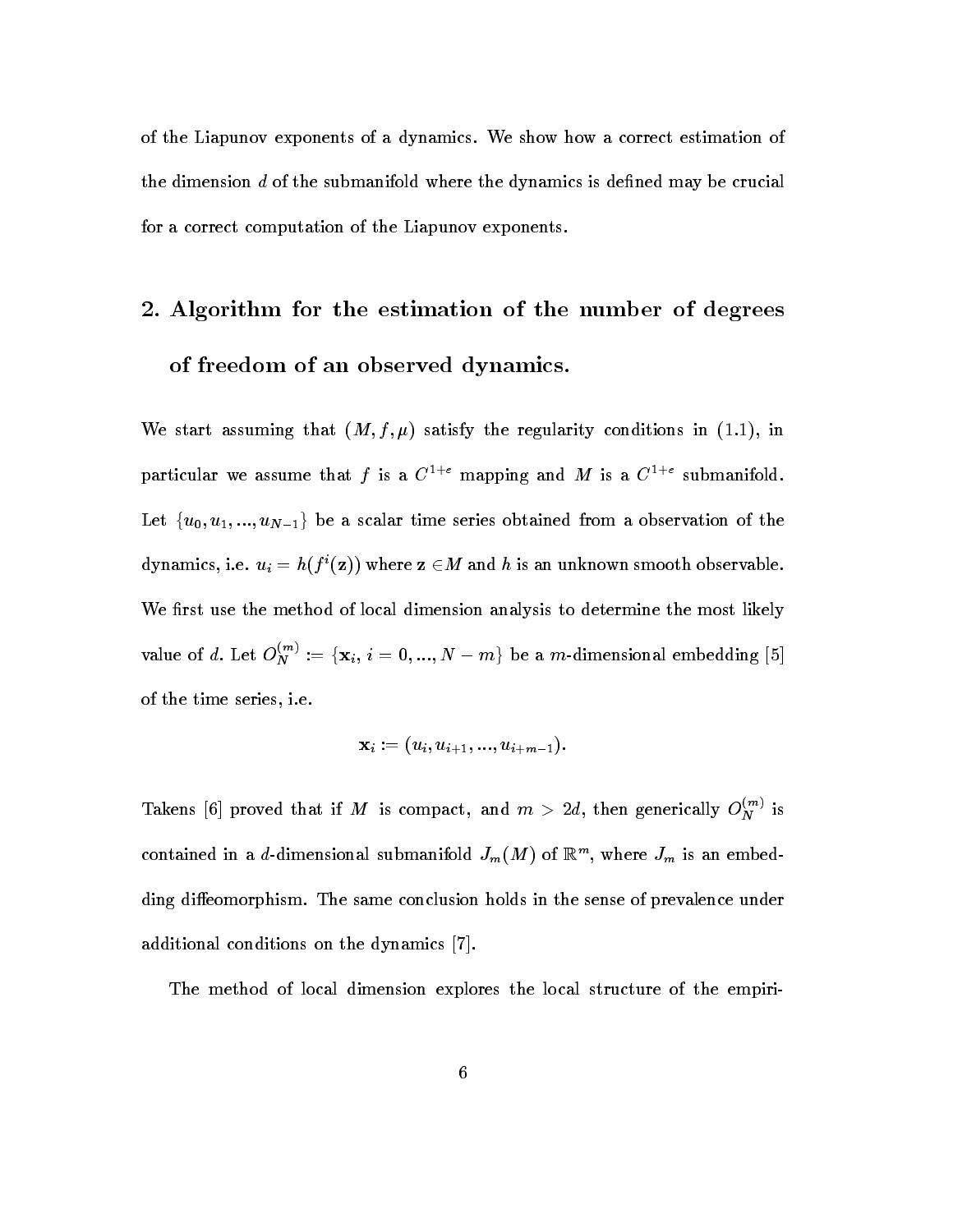cal measure of the orbit in small balls centered at points of  $O_N^{\sim}$ . If  $\mathsf{J}_m(M)$ is a d-dimensional submanifold then, in small balls, the points of  $O_N^{\times \times}$  admit a good approximation by a ddimensional linear subspace-art subspace-art subspace $k$ -dimensional linear subspace which best fits the data points is made through either principal component analysis or singular value analysis. For  $\mathbf{x}_i\in O_N^{\sim\gamma}$  we denote by  $V_r$  the matrix which has as rows the vectors  $x_j - x_i$ , for the points  $x_j$ of  $O_N^{\sim}$  in the closed ball  $B(\mathbf{x}_i,r)$  centered at  $\mathbf{x}_i$  and with radius r. It is known [8] that the k-dimensional linear subspace  $T_{k,r}$ ,  $k \leq m$ , which best fits these data, in the sense that it minimizes the sum of Euclidean distances between the vec tors  ${\bf x}_j-{\bf x}_i,$   ${\bf x}_j\in O_N^{\infty} \cap B({\bf x}_i, r),$  and the subspace  ${\rm T}_{k,r},$  is the linear subspace spanned by the  $k$  eigenvectors corresponding to the  $k$  largest eigenvalues of the matrix  $X_r := \frac{1}{N-m+1}(V_r)^T V_r$ . It we denote these eigenvalues arranged in a decreasing ordering by  $\sigma_{r,j}$ ,  $j = 1, ..., m$ , then the mean square error made by  $T_{k,r}$ is  $\mathop{\mathrm{E}}_{r,k} := \sum_{i=k+1}^{m} \sigma_{r,j}.$ 

Our method determines the dimension  $d$  by studying the behaviour of the normalized error  $\mathbb{E}_{r,k} := \frac{1}{\sum_{j=1}^m \sigma_{r,j}}$  as a joint function of r and k. We prove in Section 3 that if  $\mu$  is an exact dimensional measure with dim  $\mu > a - 1$  and  $\tau$  and IN are C<sup>-12</sup>, then for  $\kappa \ge a$  the normalized error  $\mathbf{E}_{r,k}$  scales as  $r^{-1}$ , and for  $\kappa < a$  it goes to zero more slowly than  $r^2$  for any  $a > 0$ . This result gives a necessary and sufficient condition for the dimension of M to be equal to d. To get a statistically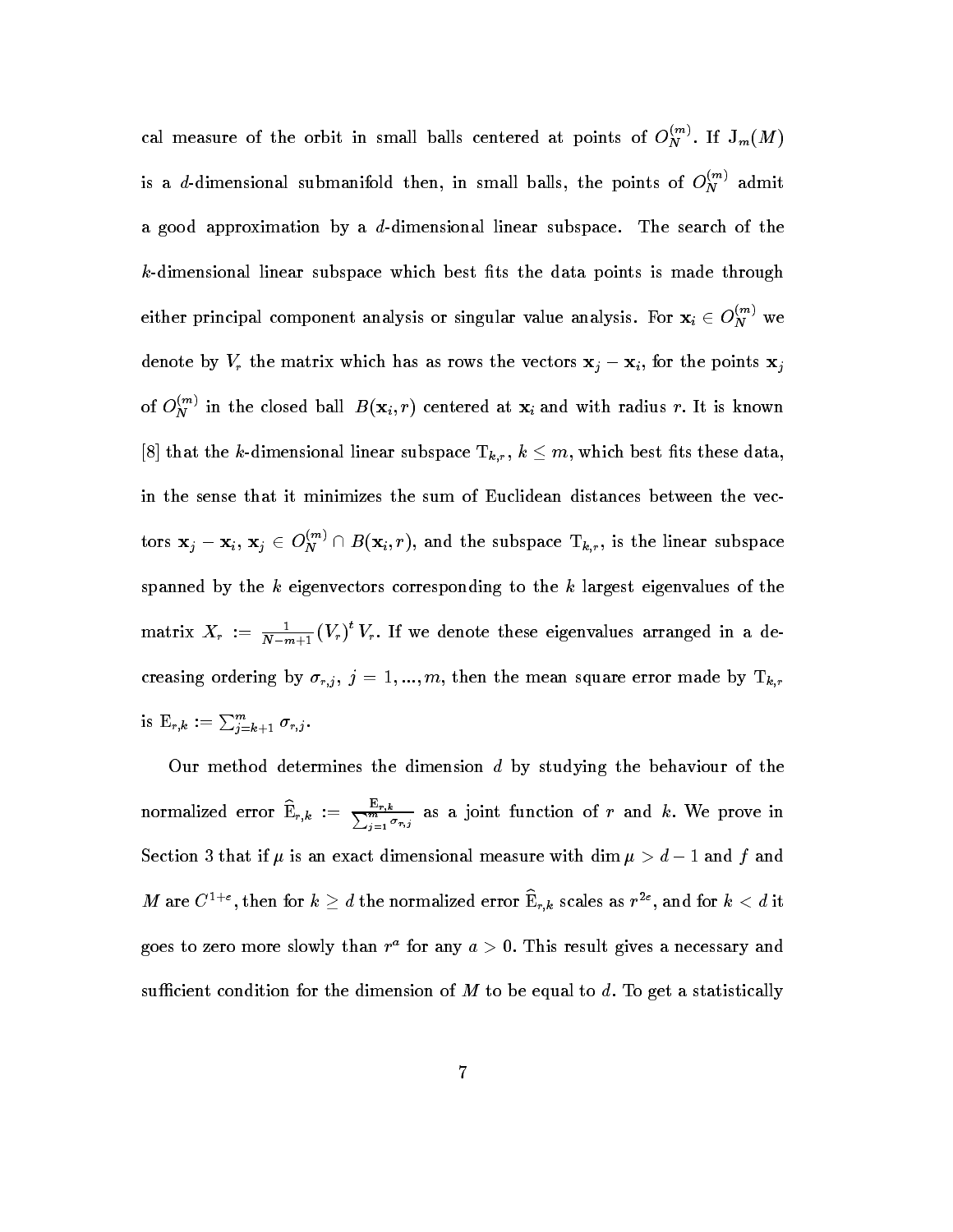robust estimation of the value of d we average the values of  $\widehat{\mathbb{E}}_{r,k}$  over the points of the orbit, and we show that these averages behave as  $E_{r,k}$ .

The idea of studying the errors  $E_{r,k}$  for r fixed and different values of k was rst proposed by Froehling et al- see - Broomhead et al- and R-E- Pike see [10] and [11]) study the scaling law of the singular values  $s_{r,i} := \sqrt{\sigma_{r,i}}$ ,  $j = 1,...,m$ of the matrix  $V_r$  as functions of r, instead of studying the errors  $E_{r,k}$ . They gave an heuristic argument to show that if  $O_N^{\sim}$  is contained in a smooth d-dimensional submanifold of  $\mathbb{R}^m$  and  $\mu$  is absolutely continuous w.f.t. the Lebesgue measure, then the first  $d$  singular values, after a normalization dividing by the square root of the number of the orbit in Bilbon in Bilbon in Bilbon in Bilbon in Bilbon in Bilbon in Bilbon in Bilbon in B values and they scale as r, whilst the last  $m-d$  normalized singular values scale as r

Invariant measures for a chaotic dynamics are known to display frequently geometric complexity-complexity-control they are highly supported on the control on the control on the control on  $\mathcal{S}$ a fraction set-class in Section 1 and the show in Section 2 and which in agreement with the section of the sec the anisotropy typical of the invariant measures, the power of the signal is not equidistributed among the first  $d$  singular values.

Moreover in the case of a chaotic dynamics the analysis of the individual behaviour of each singular value is not sufficient to determine the number  $d$  of degrees of freedom of the dynamics- It only can give a lower bound for d We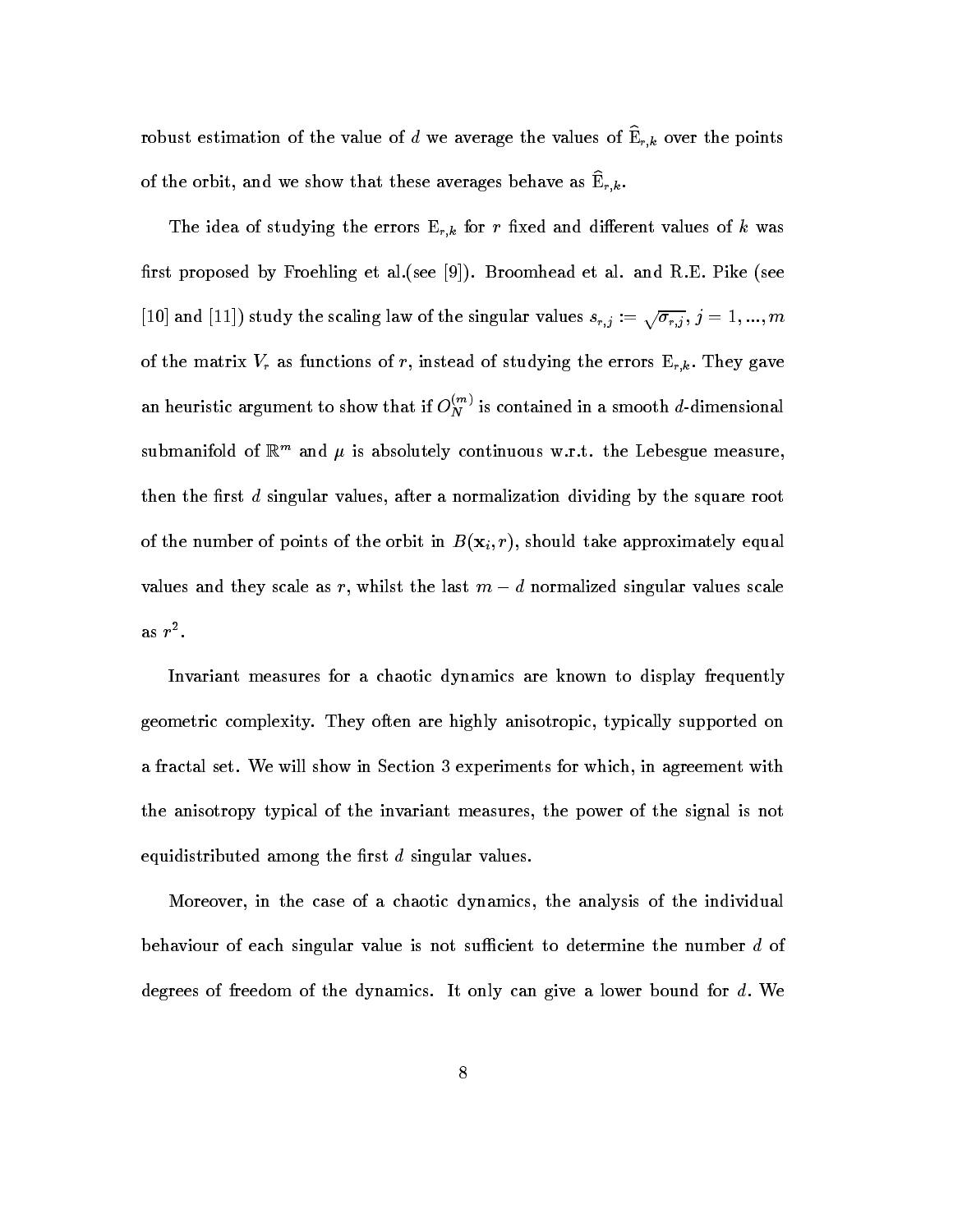show below that, in order to obtain the upper bound for  $d$ , the behaviour of the normalized errors  ${\bf E}_{r,k},$  which aggregate the values of the  $m-\kappa$  last principal components, must be considered.

The method of principal components has been used in the literature for other related purposes as to obtain optimum global coordinates i-e- the dimension of the subspace containing the embedded manifold and not the dimension of the manifold itself  $\mathbf{u}$  and  $\mathbf{u}$  are  $\mathbf{u}$  and  $\mathbf{v}$  and  $\mathbf{v}$  are  $\mathbf{u}$  and  $\mathbf{v}$  and  $\mathbf{v}$  are  $\mathbf{v}$  and  $\mathbf{v}$  and  $\mathbf{v}$  are  $\mathbf{v}$  and  $\mathbf{v}$  and  $\mathbf{v}$  are  $\mathbf{v}$  and  $\mathbf{v}$  a which ensures that the observed dynamics is correctly reconstructed in the space of mhistories the measurement of the noise level or the estimation of a local intrinsic intrinsic  $\mathbf{A}$  intrinsic attractor  $\mathbf{A}$  in the attractor of the attractor  $\mathbf{A}$ 

#### -- Sketch of the theoretical foundation of the algorithm-

We give a sketch of the proof of the theoretical basis of our algorithm- Inter the hypotheses [6] guaranteeing that  $O_N^{\sim}$  is contained in a d-dimensional  $C^{++}$ submanifold  $J_m(M)$  hold, where  $J_m$  is an embedding  $C^{-++}$  diffeomorphism. The normalized errors  $E_{r,k}$  are, for sufficient large TV, hatural estimates of

$$
\widehat{\mathcal{E}}_r(\mathcal{T}_{k,r}) := \frac{\int_{\boldsymbol{B}\left(\mathbf{x}_i,r\right)} \left(\left|\mathbf{y}-\mathbf{x}_i-\mathrm{P}_{\mathcal{T}_{k,r}}(\mathbf{y}-\mathbf{x}_i)\right|_2\right)^2 d\nu(\mathbf{y})}{\int_{\boldsymbol{B}\left(\mathbf{x}_i,r\right)} \left(\left|\mathbf{y}-\mathbf{x}_i\right|_2\right)^2 d\nu(\mathbf{y})}
$$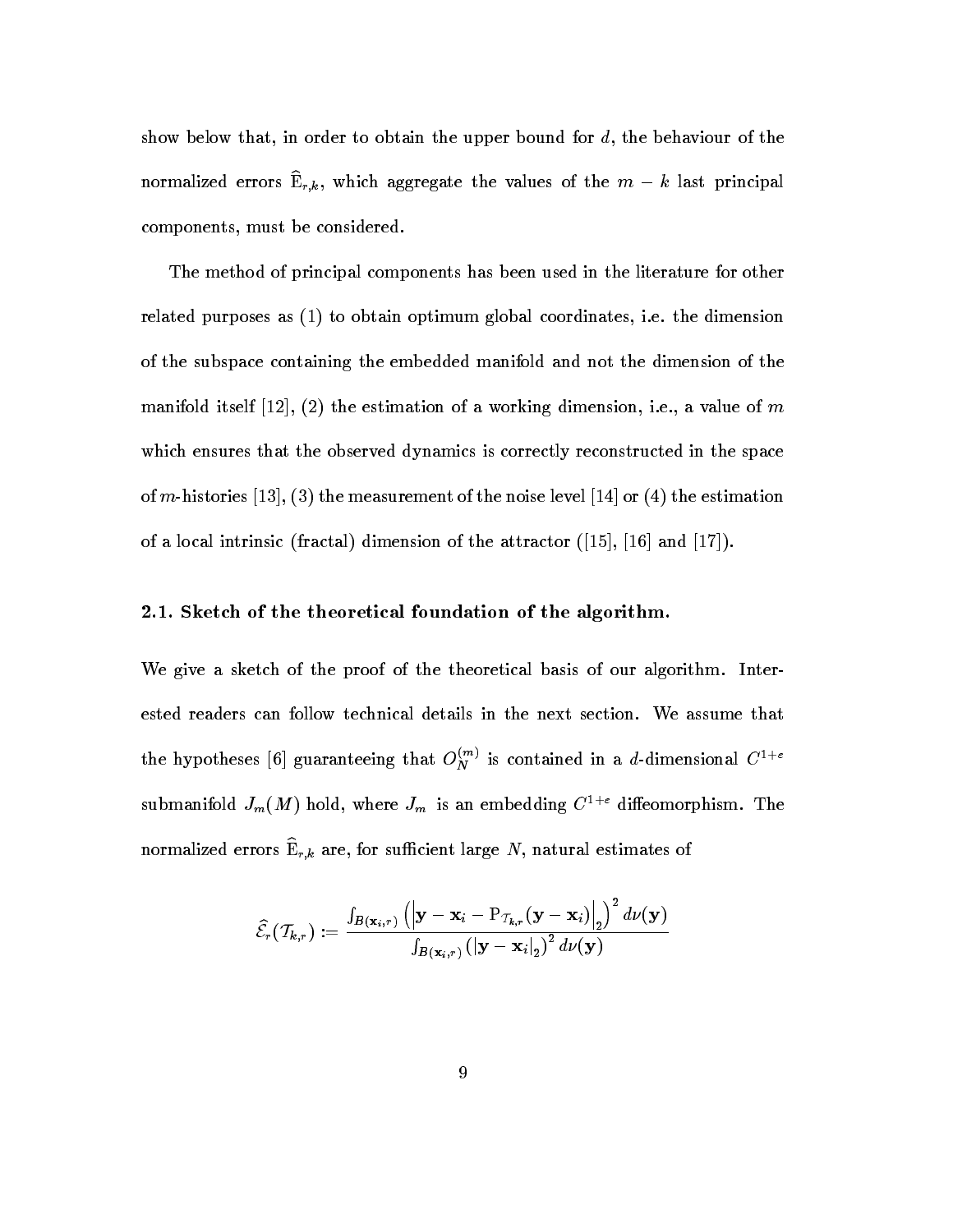where  $\mathcal{T}_{k,r}$  is the k-dimensional linear subspace which minimizes, over the set G n k of kdimensional linear subspaces the expression

$$
\mathcal{E}_r(\mathrm{T}):=\int_{B(\mathbf{x}_i,r)}\left(|\mathbf{y}-\mathbf{x}_i-\mathrm{P}_\mathrm{T}(\mathbf{y}-\mathbf{x}_i)|_2\right)^2d\nu(\mathbf{y}),
$$

 $P_{\text{T}}$  is the orthogonal projection on  $1 \in G(n, \kappa)$ , and  $\nu$  is the measure induced by  $\mu$  under the diffeomorphism  $J_m$ . Observe that  ${\cal E}_r(1)$  measures the  $L$ -distance  $\alpha$  finds the orthogonal projection  $\Gamma$  and the linear subspace  $\alpha$  and the identity-  $\Gamma$ spanned by the  $k$  eigenvectors corresponding to the  $k$  largest eigenvalues of the matrix  $X_r$  is a natural estimate of  $\mathcal{T}_{k,r}$ .

We must show that  $\mathcal{E}_r(I_{k,r})$  scale as r<sup>--</sup> for any  $\kappa \geq a$  and as  $\mathcal{O}(1)$  for  $\kappa < a$ . If  $k \geq d$  then  $\mathcal{T}_{d,r} \subset \mathcal{T}_{k,r}$  so that  $\mathcal{E}_r(\mathcal{T}_{k,r}) \leq \mathcal{E}_r(\mathcal{T}_{d,r}) \leq \mathcal{E}_r(\mathcal{T}_d)$  where  $\mathcal{T}_d$  is the tangent space to the manifold  $J_m(M)$  at  $\mathbf{x}_i$ . Since  $J_m(M)$  is a a-dimensional  $C^{-++}$ submanifold there is a constant  $K$  such that

$$
\left(\left|\mathbf{y}-\mathbf{x}_i-\mathrm{P}_{\mathcal{I}_d}(\mathbf{y}-\mathbf{x}_i)\right|_2\right)^2 \leq K \left(\left|\mathbf{y}-\mathbf{x}_i\right|_2\right)^{2(1+\varepsilon)} \leq K r^{2\varepsilon} \left(\left|\mathbf{y}-\mathbf{x}_i\right|_2\right)^2
$$

for any  $y \in B(\mathbf{x}_i, r)$  and r sumclently small. Hence  $\varepsilon_r(I_{k,r}) \leq \varepsilon_r(I_d) \leq K r^{-1}$  for sufficiently small  $r$ .

The most delicate part of the argument is to show that  $\mathcal{E}_r(1)$  cannot be  $\mathcal{O}(r^*)$ ,  $a > 0$ , if T is a k-dimensional linear subspace with  $k < d$ . In fact to show this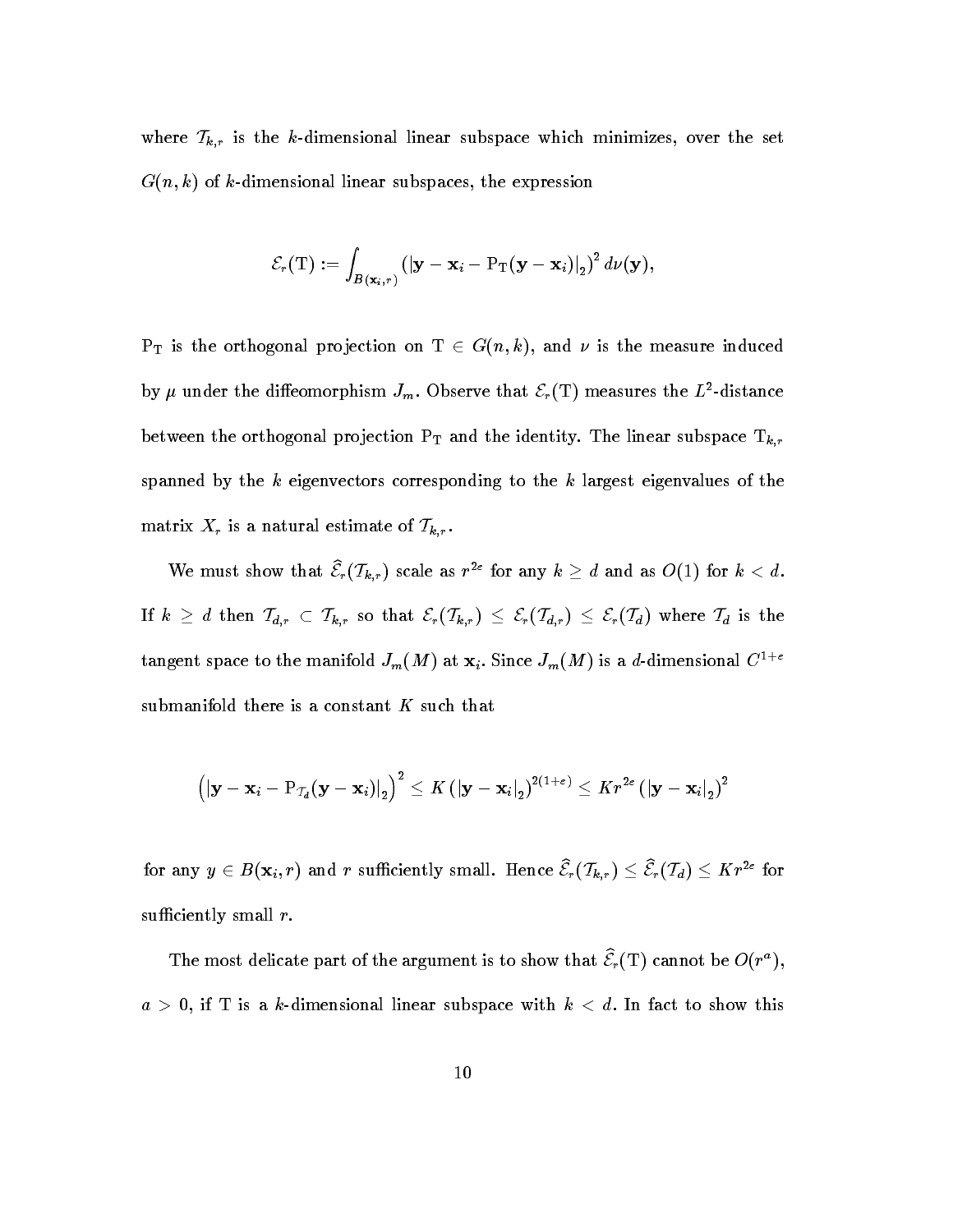requires the stronger assumption that - is an exact dimensional measure with dim  $\mu > a - 1$ . Assume on the contrary that there is a  $\kappa$ -dimensional linear subspace 1, with  $\kappa < a$ , such that  $\varepsilon_r$  (1)  $\leq$  A r<sup>-</sup>,  $a > 0$  for small r. Then,

$$
\widehat{\mathcal{E}}_r(\mathcal{T}_{d,r}) \leq \widehat{\mathcal{E}}_r(\mathcal{T}_{k,r}) \leq \widehat{\mathcal{E}}_r(\mathrm{T}) \leq K r^a.
$$

Hence

$$
\frac{\int_{B(\mathbf{x}_{i},r)} \left( \left| \left( \mathbf{P}_{\mathcal{T}_{k},r} - \mathbf{P}_{\mathcal{T}_{d,r}} \right) (\mathbf{y} - \mathbf{x}_{i}) \right|_{2} \right)^{2} d\nu(y)}{\int_{B(\mathbf{x}_{i},r)} \left( \left| \mathbf{y} - \mathbf{x}_{i} \right|_{2} \right)^{2} d\nu(y)} \qquad (2.1)
$$
\n
$$
= \frac{\int_{B(\mathbf{x}_{i},r)} \left( \left| \mathbf{y} - \mathbf{x}_{i} - \mathbf{P}_{\mathcal{T}_{d,r}} (\mathbf{y} - \mathbf{x}_{i}) - \left( \mathbf{y} - \mathbf{x}_{i} - \mathbf{P}_{\mathcal{T}_{k,r}} (\mathbf{y} - \mathbf{x}_{i}) \right) \right|_{2} \right)^{2} d\nu(y)}{\int_{B(\mathbf{x}_{i},r)} \left( \left| \mathbf{y} - \mathbf{x}_{i} \right|_{2} \right)^{2} d\nu(y)} \leq \widehat{\mathcal{E}}_{r}(\mathcal{T}_{d,r}) + \widehat{\mathcal{E}}_{r}(\mathcal{T}_{k,r}) \leq 2Kr^{a},
$$
\n(2.1)

for small  $r$ . Thus, the normalized  $L$  -distance between the orthogonal projections  $\mathcal{L}^*$  and  $\mathcal{L}^*$  and  $\mathcal{L}^*$  and  $\mathcal{L}^*$  point of the such small form  $\mathcal{L}^*$  . The key point of the key point of the key point  $\mathcal{L}^*$ argument is that if the first expression in formula (2.1) goes to zero as  $O(r^+)$  then the measure  $\nu$  must be concentrated near  $I_{r,k}$ , which is the kernel of  $\Gamma_{T_{r,k}} - \Gamma_{T_{r,d}}$ , at a speed that implies  $\dim \nu \leq \kappa$ . Since  $\dim \nu = \dim \mu > a-1$ , this gives the desired contradiction.

The following example illustrates the difficulties that can arise when analyzing the local geometry of a measure the magnetic method of principal components-  $\blacksquare$  $\mu$  be the Lebesgue measure on a planar curve in  $\mathbb{R}^+$ . If we apply the method of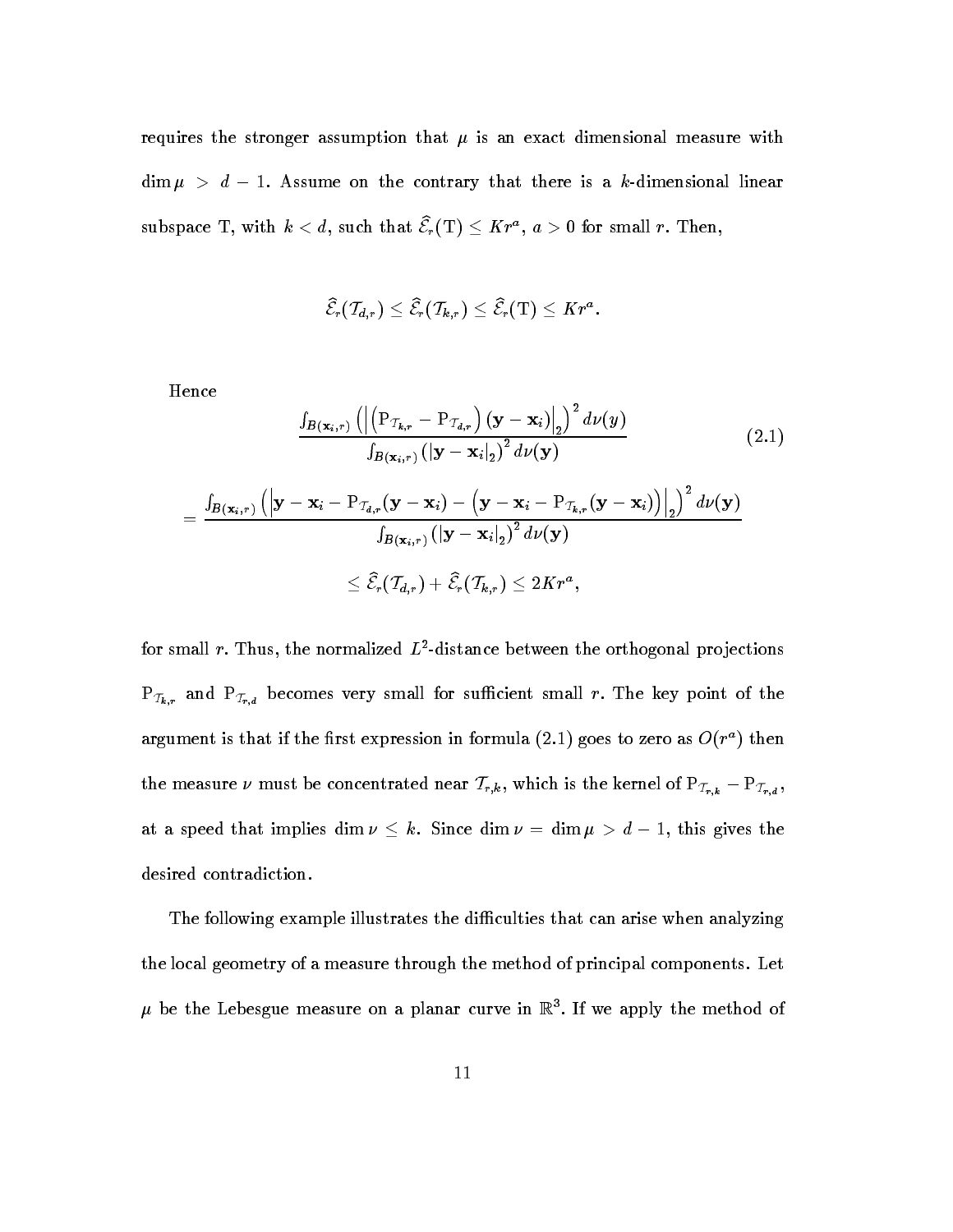principal components to compute the bidimensional subspace which best fits the measure on a ball centered at a point of the curve, this will be, of course, the plane containing the curve-secure in sugare, this measure in such way that it spreads out on a narrow bidimensional ribbon, orthogonal to  $\Pi$  and containing the original curve- If this is suitably done it might occur that the plane which best ts the measure in small balls is still the plane  $\Pi$ , instead of the tangent plane to the bidimensional ribbon-dimensional ribbon-dimensional ribbon-dimension of the perturbed measure is larger than  $\mathbf{f}(\mathbf{A})$ this irregularity can only occur at exceptional points- This illustrates the role of the hypothesis dim  $\mu > a - 1$  when using the method of principal components.

#### -the algorithm-contract and contract and contract and contract and contract and contract and contract and contract and contract and contract and contract and contract and contract and contract and contract and contract and

We now see how a test, based in the above ideas, can be numerically implemented. First of all, we consider the following quantities, which measure the rate of convergence to zero of the average normalized errors  $\langle \widehat{\mathbf{E}}_{r,k} \rangle$  over the points  $\mathbf{x}_i$  of the orbit

$$
\gamma_k(r):=\frac{\ln(\left\langle\widehat{\mathrm{E}}_{r,k}\right\rangle)}{\ln r}=\frac{\ln\left(\sum_{j=k+1}^m\left\langle\frac{\sigma_{r,j}}{\sum_{j=1}^m\sigma_{r,j}}\right\rangle\right)}{\ln r},\;k=1,...,m-1
$$

r has a physical meaning by Birkho ergodic theorem in the second three physical means in the second term in the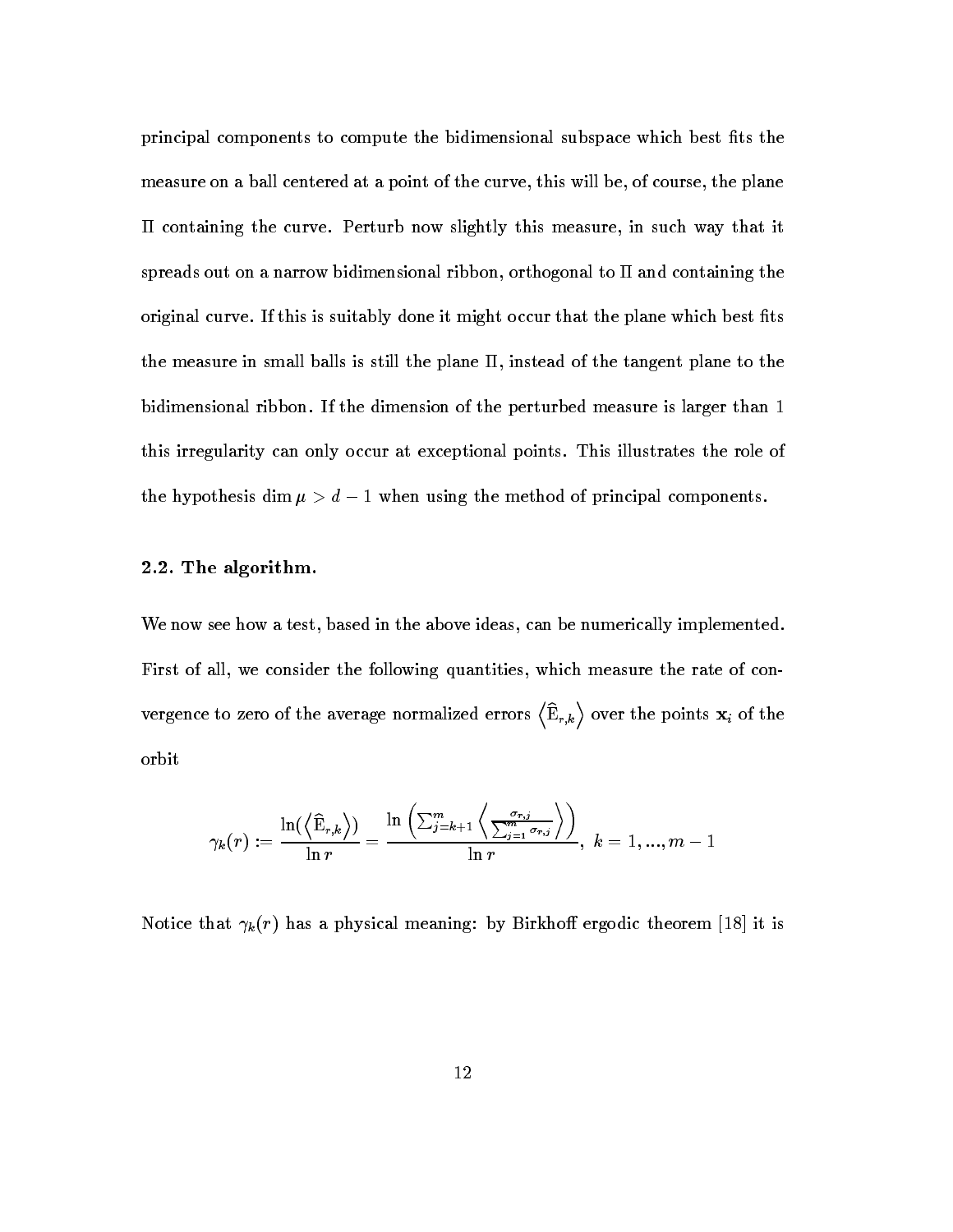the natural estimate, for large  $N$ , of

$$
\frac{\ln \int \widehat{\mathcal{E}}_r(\mathcal{T}_{k,r}) \, d\nu}{\ln r}.
$$

where the planet of the points of the points of the points of the points of the points of the points of the points of the points of the points of the points of the points of the points of the points of the points of the po  $\langle \widehat{\mathbf{E}}_{r,k} \rangle$ )) for a wide range of values of r and we estimate the rate of convergence of the normalized errors to zero as the slope <sup>k</sup>

$$
\gamma_k = \left\{ \begin{array}{ll} 0 & \text{if} \quad k < d \\ a > 0 & \text{if} \quad k \ge d \end{array} \right. \tag{2.2}
$$

The routines for the computation of singular values display a more robust  $\mathbf{f}$  are obtained as the eigenvalues reason the eigenvalues reason the eigenvalues reasonable  $\mathbf{f}$ squares of the singular values of the matrices  $\frac{1}{\sqrt{2}}$  $\frac{1}{N-m+1}V_r$ . Let  $s_{r,j} := \frac{1}{\sum_{k=1}^m s_{r,k}},$ , and the normalized singular values-in the  $j$  is the  $j$  in the  $j$  is  $\sim$ average normalized singular value  $\langle \hat{s}_{r,j} \rangle$  is constant and positive for a sufficient large range of small values of r, then  $\gamma_{j-1}$  is null and we get directly  $a\geq j$  from  $\blacksquare$  see examples below for the practical implementation of the practical implementation of this test-

We have implemented a FORTRAN code to obtain the dimension estimates. In order to get independence of the results from the scale of measurement, the original time series is normalized to the interval  $[0,1]$ . The entry parameters of the code are the embedding dimension m and an initial radius  $r_{\text{max}}$ . The output of the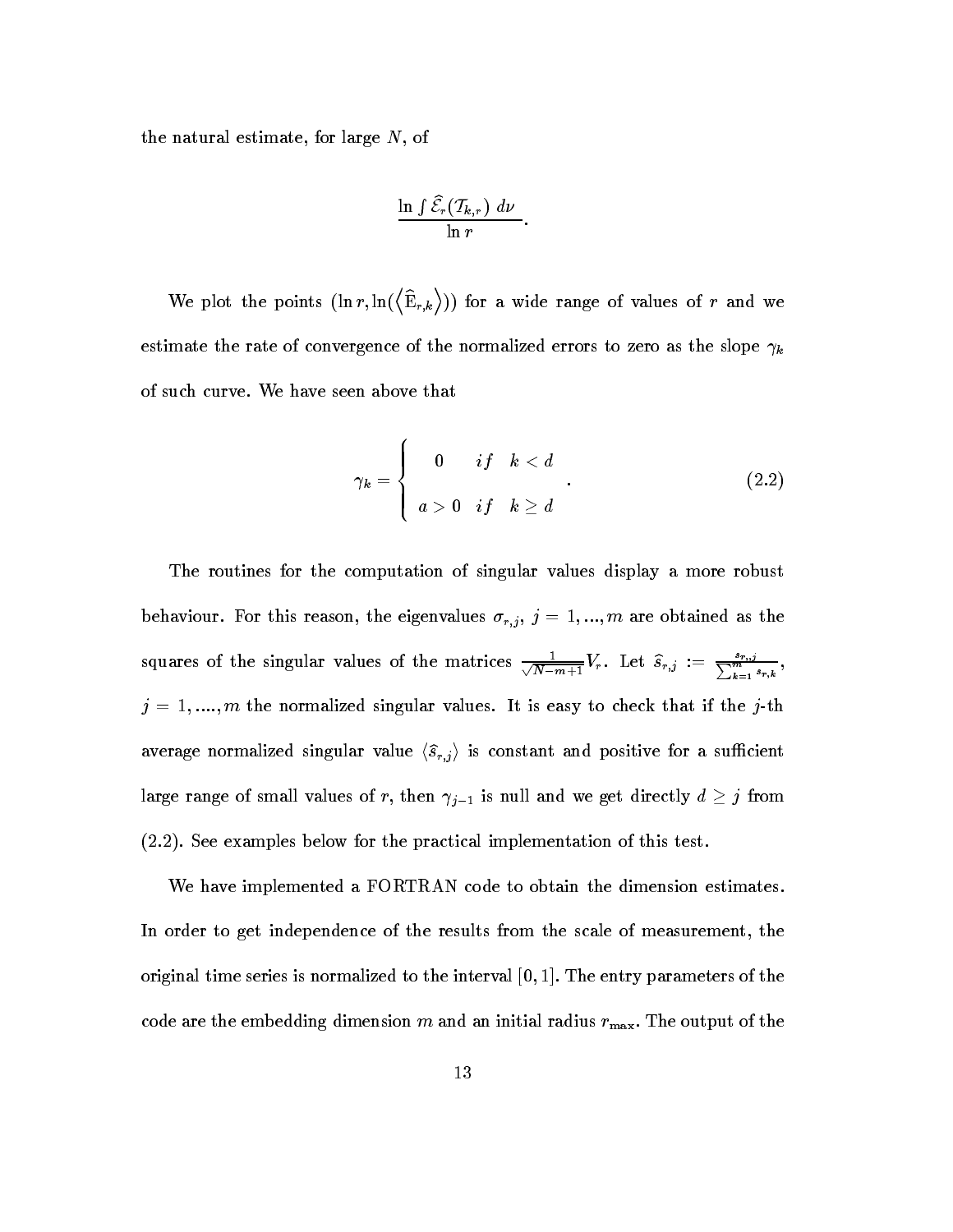algorithm are the average normalized singular values  $\langle \hat{s}_{r_i,j} \rangle$ ,  $j = 1, ..., m$ , and the pairs of points  $(\ln r_i, \ln(\langle \hat{E}_{r,k} \rangle)), k = 1, ..., m-1$ , for  $r_i = \frac{r_{\max}(50-i)}{50}$ , (  $\frac{1}{50}$ ,  $0 \leq i \leq 50$ , and for the values of i such that there are enough many neighbouring points of the data points.

 $Fig. 1 corresponds to a scalar time series from a sample of a Uniform distri$ bution in  $[0,1]$ . Observe that for all the embedding dimensions m, the average normalized singular values  $\langle s_{r,i} \rangle$  are positive for any  $j = 1, ..., m$ . Then  $\gamma_k = 0$ for any  $\kappa = 1, ..., m - 1$ , and (2.2) gives  $a > m$ . This gives an indication of the stochasticity of the process which generates the time series- Notice that a fast scarcity of neighbouring points for increasing values of  $m$  serves as indication that the data are not in a d-dimensional submanifold of  $\mathbb{R}^m$  with  $d << m$ .

The dimensional analysis for a time series from Henon system can be seen in Fig. 2. Observe that the first two average normalized singular values  $\langle \hat{s}_{r,j} \rangle$ ,  $j = 1,2$  are positive for any  $m \in \{5,6,7\},$  and they take remarkably stable values at any scale of observation. From this  $a \geq 2$  follows. Notice that in agreement with the anisotropy, typical of the invariant measures, the power of the signal is not equidistributed among the first two singular values as asserted in  $[10]$  and  $[11]$ . The third average normalized singular value appears small for any  $m \in \{5,6,7\}$ but we do not know if its rate of convergence to zero is sufficiently small as to guarantee that  $a = 2$ , for this reason we take  $m > 4 = 2a$  where  $a$  is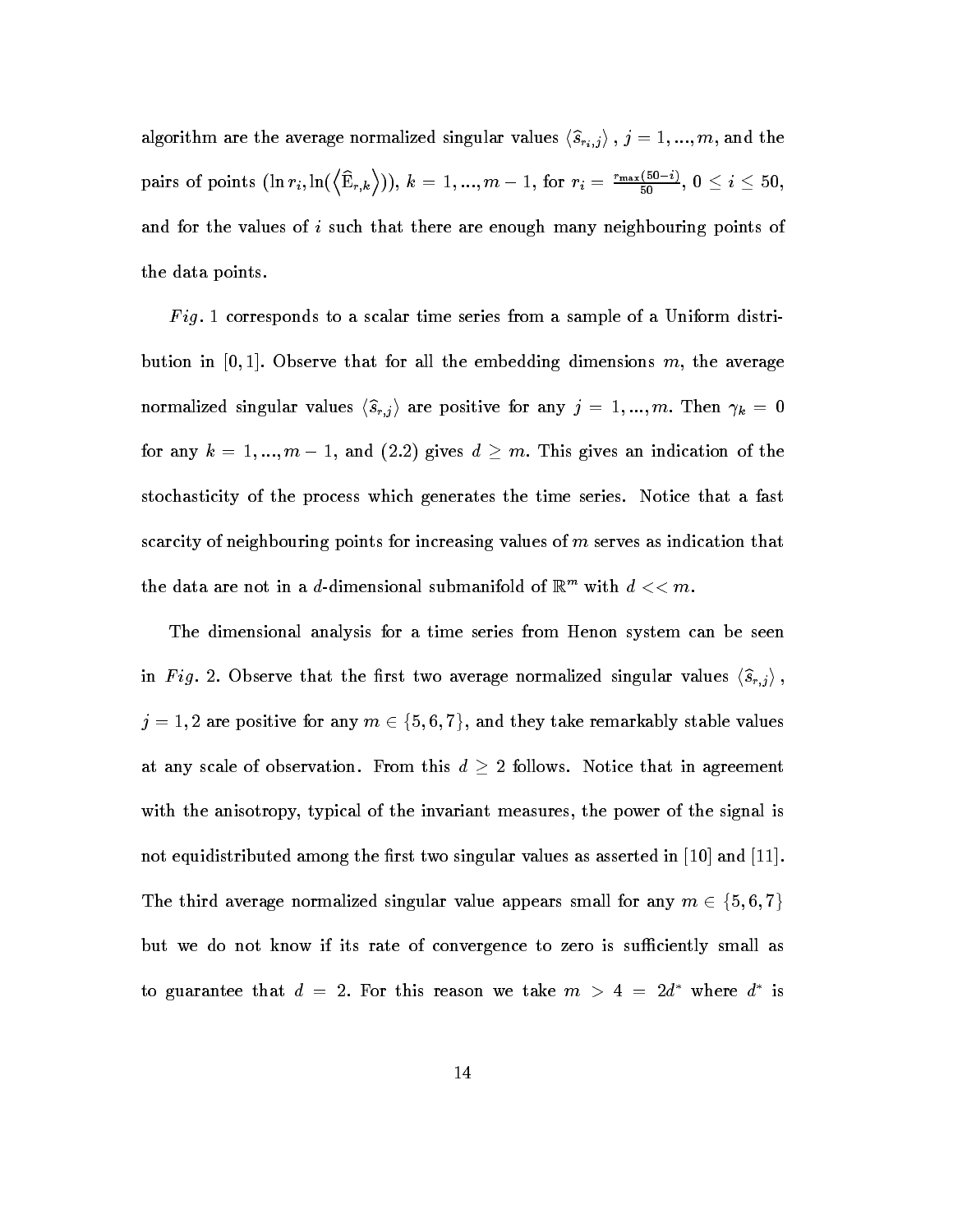the lower bound for d obtained from the above analysis, and we plot the curves  $(\ln r_i, \ln(\left\langle \widehat{\mathrm{E}}_{r.k} \right\rangle))$  for  $m \geq 2d^*$  and  $k \in \{1,2\}.$  We can see in Fig. 2(b) that the slopes of the curves for  $k = 1$  are null whilst they are positive for  $k = 2$ . Thus, we obtain the estimate  $d = 2$  for the dimension of the submanifold where the observed dynamics is defined.

The case of Henon system above, perturbed with a gaussian noise of small power, can be seen in Fig. 3. It is possible to observe four strips of singular values signicantly dierent from zero- The rst two of them are bigger and they correspond to the bidimensional local structure of the unperturbed system- The third and fourth ones, corresponding to the remaining singular values, can be identied as due to the noise since they increase for small radii- This indicates that the noise eventually dominates the signal at small scales of observationnot possible to know from this analysis whether there exist more small singular values due to a higher dimensional local structure of the unperturbed system since they would be hidden by the hoise. Thus we only can assert  $a \geq z.$  Further research, based perhaps on noise reduction techniques  $[8]$ , is needed to complete the dimensional analysis of noisy attractors-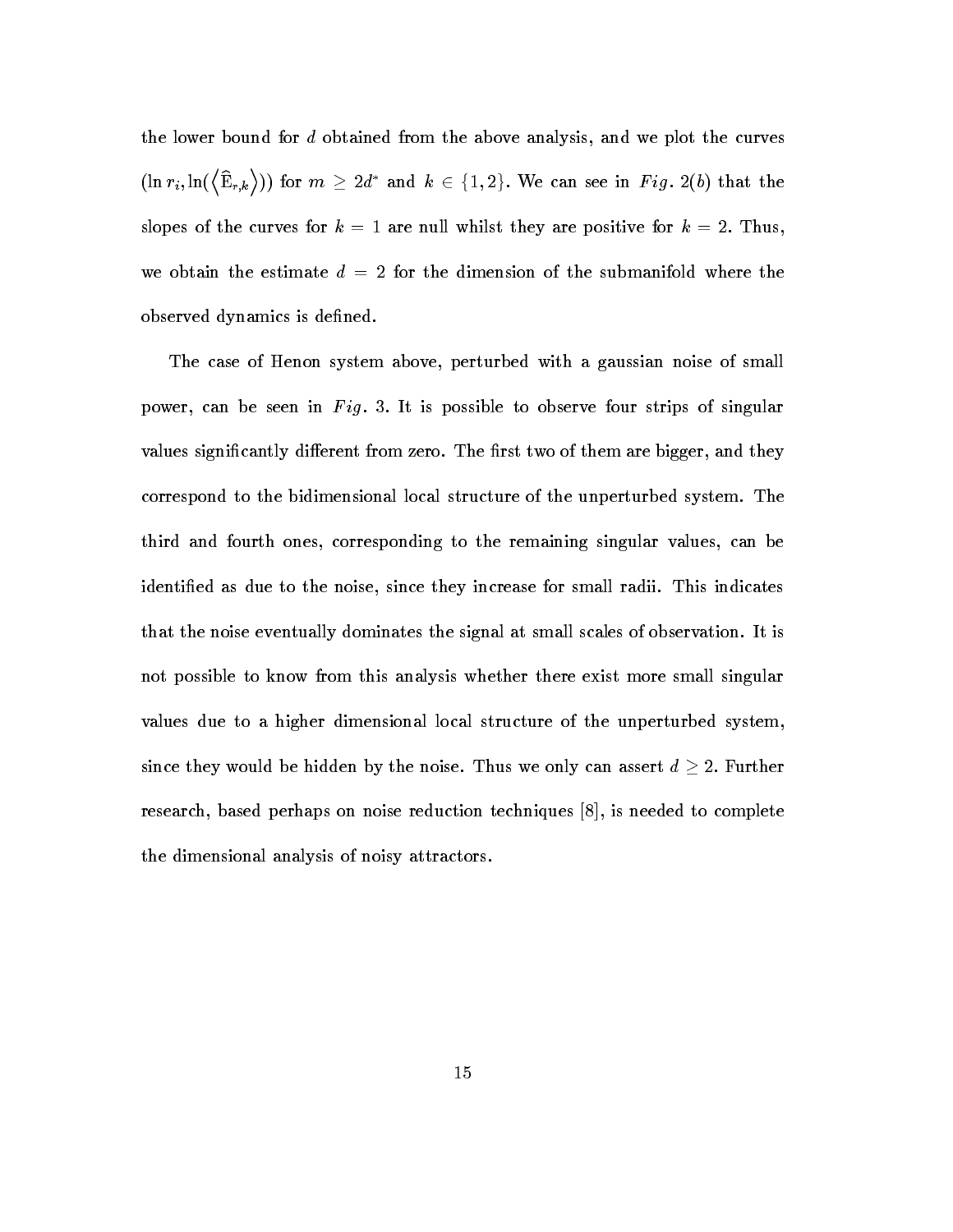Next we present the case when one or more degrees of freedom of a smooth dynamics are hidden due to the existence of strongly negative exponents which cause that the data points at small scales of observation appear as stretched along the linear span of the spatial directions corresponding to the unstable local manifold. This happen to occur for instance in Lorenz and Rössler dynamics which are three dimensional dynamics with dimension of  $\mu$  three to two-dimension a numerical point of view, this produces a very small average normalized error made by the projections on the bidimensional linear subspaces which best fit the data points in small balls-come, the third average normalized singular value is small, rendering it difficult to obtain a clear indication of the existence of the third dimension from the time series-

we is the fact that fact  $\alpha$  is factorized the factorization of  $\alpha$  is  $\alpha$  is the second three appears three appears of  $\alpha$ strips F ig a around the approximate values and corresponding to the averages for the rst three normalized singular values- Since that corre sponding to the second one is around a  $35\%$ , we can state that the dimension of the submanifold must be at least two- The third one appears to be small but it remains positive and constant even for very small radii- Thus the estimate d of the dimension of  $J_m(M)$  must be at least three for any  $m \geq 3$ . We then plot the curves  $(\ln r_i, \ln(\langle \widehat{\mathrm{E}}_{r,k} \rangle))$  for  $m \in \{7,8\}$  and  $k \in \{1,2,3\}.$  The slopes (see  $Fig.$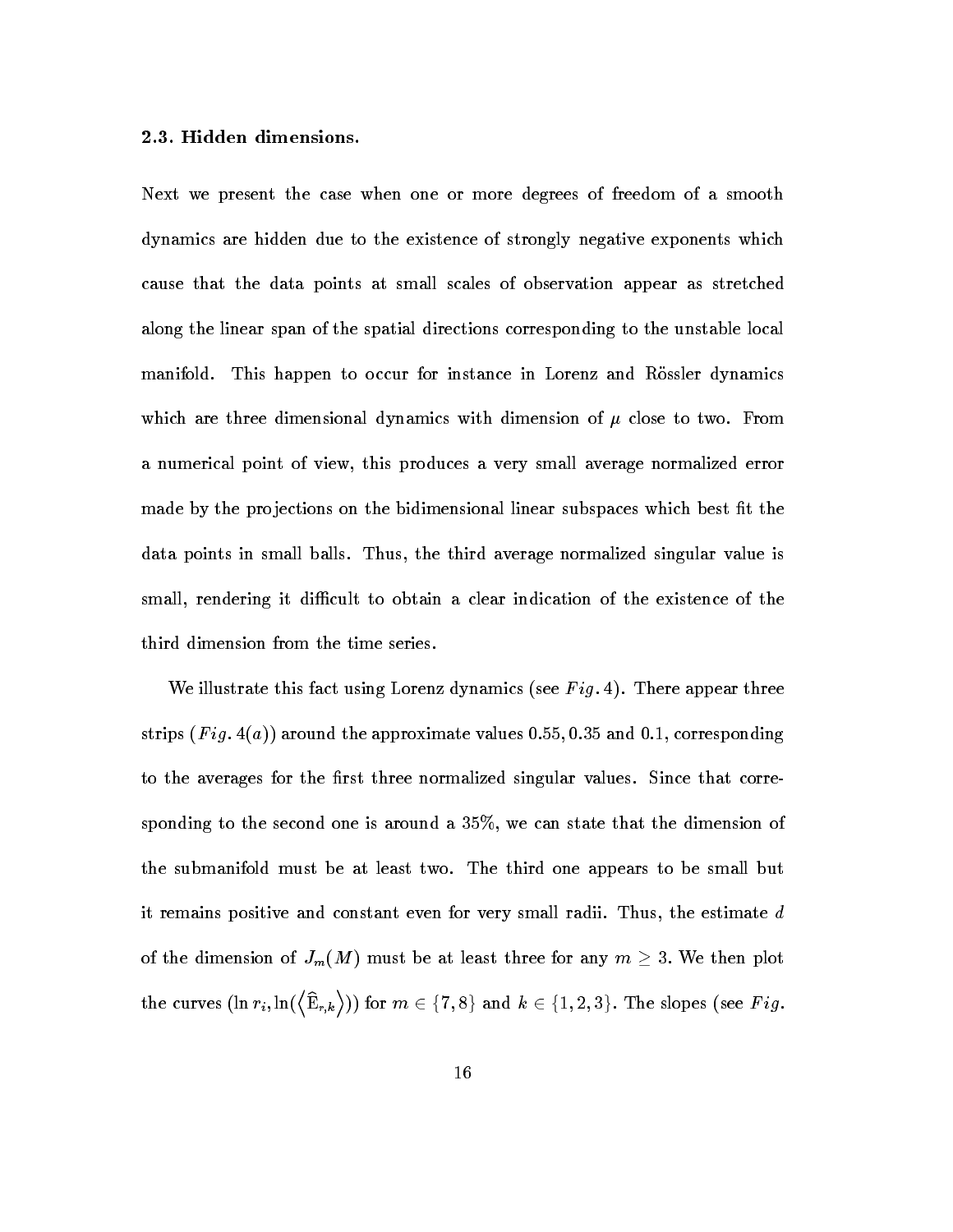$\mathbf{v} = \mathbf{v}$ values of  $\mathbb{Z}$  and dimension of  $\mathbb{Z}$  and dimension of  $\mathbb{Z}$  must be dimension of  $\mathbb{Z}$ 

#### - Formal statements and proofs-

We start giving some denitions and notation- Let M f - be a dynamics sat isfying conditions (i.e.) we denote by MI(=) control to the orbit of the orbit  $\sim$ of  $z \in M$ , and by  $\mu_N$  the corresponding empirical measure of the orbit, that is  $\mu_N:=\frac{1}{N}\sum_{i=0}^{N-1}\delta_{f^i(\mathbf{z})}.$  The weak convergence of a sequence of measures  $\{\nu_N\}$  to a measure  $\nu$  is denoted by  $\nu_N \rightarrow \nu$ , and the support of a measure  $\nu$  by  $spt(\nu)$ . We denote by  $\nu \, | A\>$  the restriction of the measure  $\nu$  to the set  $A,$  by  $\partial A$  the boundary of the set  $\mathcal{A}$  and by given by given by given by the mapping g that is mapping g that is mapping g that is  $\mathcal{A}$  $g_{\#}\nu(A) = \nu(g^{-}(A))$  for any set  $A \subset M$ .

Let dim A denote the Hausdor dimension of the set A The Hausdordimension of the measure  $\nu$  is

$$
\dim \nu := \inf \{ \dim(A) : \mu(A) > 0 \}.
$$

The set of k-dimensional linear subspaces of  $\mathbb{R}^n$  is denoted by  $G(n, \kappa)$ , and the orthogonal projection of  $\mathbb{R}^n$  onto  $1 \in G(n, k)$  is denoted by  $\mathbb{F}_T$ .

In this section we give conditions guaranteeing that the number  $d$  of de-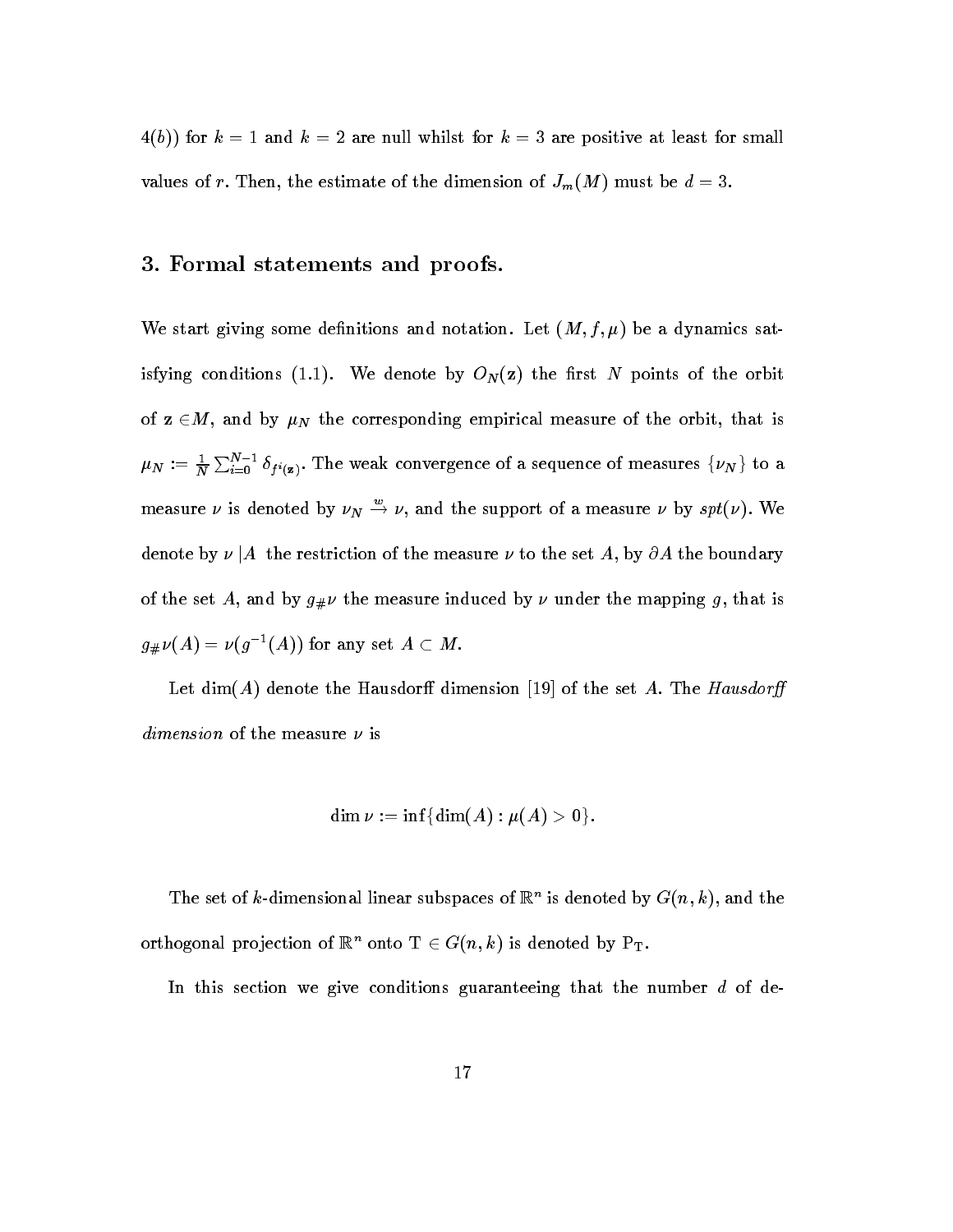$\mathbf{u}$  from  $\mathbf{v}$  the dynamics can be recovered from ON  $\mathbf{v}$ this framework covers the case of reconstructed dynamics- The mdimensional embedding of the time series  $O_N^{\sim}$  (see Section 1 for the notation) is an orbit of the dynamics  $(J_m(M), f) := J_m \circ f \circ J_m$ ;  $\mathcal{V} := J_{\#}\mu$  where  $J_m(\mathbf{Z}) :=$  $\{n(\mathbf{z}), n(\mathbf{z})\}, \ldots, n(\mathbf{z})\}$ 

**Theorem 5.1.** Let M be a  $C^+$  a-dimensional submanifold of  $\mathbb{R}^n$ , let f be a  $m$ casurable dynamics on  $m$ , and ict  $\mu$  be an  $\eta$ -invariant, eigodic and  $\alpha$ -c $\alpha$ act dimensional Borel probability measure on M with  $\alpha > a-1$ . Let  $\mathbf{z} \in M$ ,  $\mathbf{x}_i \in \mathcal{O}_N(\mathbf{z})$ ,  $r > 0$ , and  $X_{N,r} := \frac{1}{N} (V_{N,r})^r V_{N,r}$ , where  $V_{N,r}$  is the matrix which has as rows the coordinates of the vectors  ${\bf x}_i-{\bf x}_i$  with respect to an arbitrarily chosen orthonormal basis of  $\mathbb{R}^n$ , with the index j ranging in the set  $N := \{j : \mathbf{x}_j \in \mathcal{O}_N(\mathbf{Z}) \cap D(\mathbf{x}_i, r)\}\$ . Let  $\sigma_{N,r,1} \geq \cdots \geq \sigma_{N,r,n}$  be the eigenvalues of  $\Lambda_{N,r}$ ,

$$
\widehat{\sigma}_{N,r,j}:=\frac{\sigma_{N,r,j}}{\sum_{l=1}^n\sigma_{N,r,l}},\,\,j=1,...,n,\,\,\text{and}
$$
  

$$
\delta_k:=\lim\inf_{r\downarrow 0}\lim_{N\to\infty}\frac{\ln\left(\sum_{j=k+1}^n\widehat{\sigma}_{N,r,j}\right)}{\ln r},\,\,k=0,...,n-1.
$$

Then the following implications hold  $\mu$ -a.c.  $\mu$ ,

r-

N

$$
k\geq d \Longleftrightarrow \delta_k>0.
$$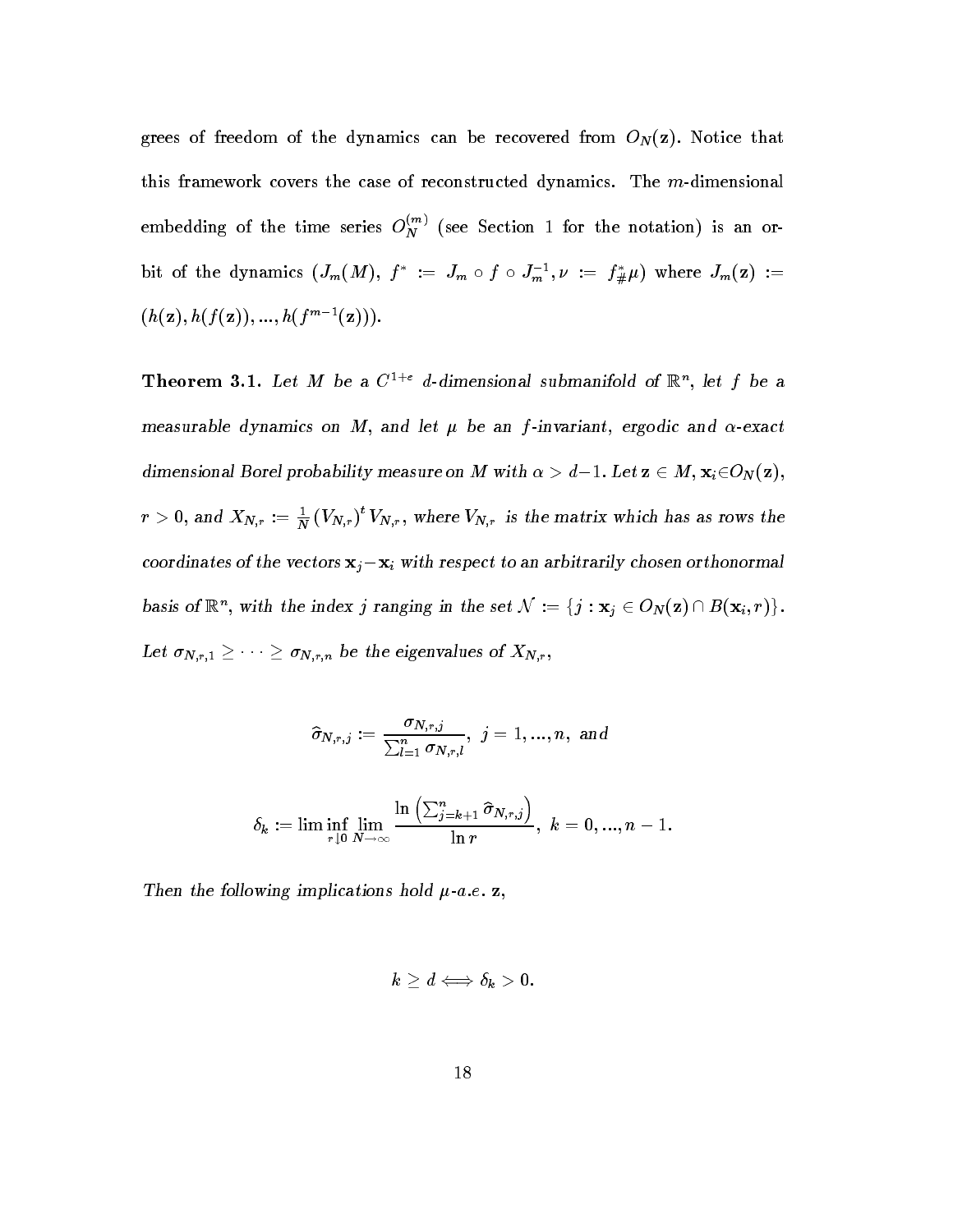To prove this theorem we need the following lemma.

**Lemma 5.2.** Let  $\mu$  be a Borel probability measure on  $M \subset \mathbb{R}^n$ . Let  $\mathbf{x} \in sp_U(\mu)$ ,  $k \in \{ 0,1,...,n-1 \}$  and let  $\mathcal{T}_{k,r} \in G(n,k)$  be the subspace for which the minimum,  $\sigma$  vertice  $\sigma$  ( $\mu$ ,  $\kappa$ ),  $\sigma$ 

$$
\mathcal{E}_r(\mathrm{T}) := \int_{B(\mathbf{x},r)} \left( |\mathbf{y} - \mathbf{x} - \mathrm{P}_\mathrm{T}(\mathbf{y} - \mathbf{x})|_2 \right)^2 d\mu(\mathbf{y}),
$$

is attained, where  $\Pr_\text{T}$  denotes the orthogonal projection of  $\mathbb{R}^n$  onto  $1 \in G(n, \kappa)$ . Let D be an arbitrary orthonormal basis of  $\mathbb{R}^n$ , and let  $\Lambda_r$  be the matrix with  $\{v, j\}$  charged given by

$$
\int_{B(\mathbf{x},r)} (y_i-x_i)(y_j-x_j) \; d\mu(\mathbf{y}),
$$

where  $y_i - x_i$  is the i-th coordinate of the vector  $\mathbf{y} - \mathbf{x}$  with respect to B. Let  $\sigma_{r,1} \geq$  $r \cdot r \geq \sigma_{r,n}$  be the eigenvalues of  $\Lambda_r$ , and let  ${\bf w}_{r,i}, i = 1,...,n$  be the corresponding eigenvectors. Then

- (1)  $I_{k,r} = span_{\{W_{r,1},...,W_{r,k}\}}$ .
- $\textbf{(ii)}\ \ \ \mathcal{E}_r(\mathcal{T}_{k,r})=\sum_{j=k+1}^n\sigma_{r,j}.$

Proof of Lemma -- See the proof of Theorem given in for discrete measures.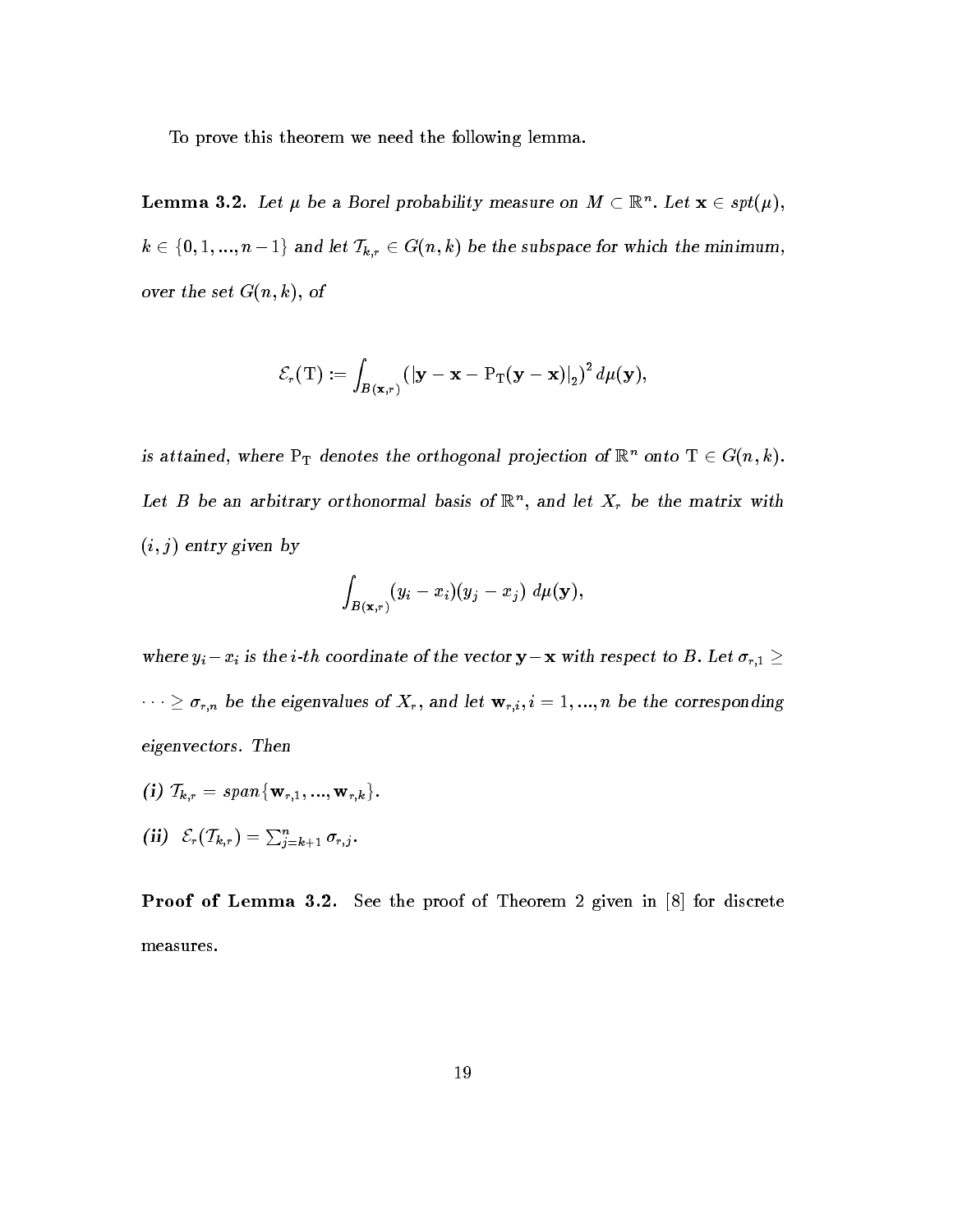**Itemark 1.** Notice that, for  $\kappa = 0$ , *Behima 0.2* gives

$$
\sum_{j=1}^n \sigma_{r,j} = \int_{B(\mathbf{x},r)} \left(|\mathbf{y}-\mathbf{x}|_2\right)^2 d\mu(\mathbf{y}).
$$

 $\mathcal{L}$  and the subspace in Gradient theorem  $\mathcal{L}(\mathcal{W}_t)$  , which there is subspace in Gradient the subspace in Gradient contract the subspace in Gradient contract of  $\mathcal{W}_t$ minimum of

$$
\mathrm{E}_{N,r}(\mathrm{T}):=\left. f_{\boldsymbol{B}(\mathbf{x}_i,r)}\left(\left|\mathbf{y}-\mathbf{x}_i-\mathrm{P}_\mathrm{T}(\mathbf{y}-\mathbf{x}_i)\right|_2\right)^2d\mu_N(\mathbf{y})\right.
$$

is attained that is the empirical measure of the orbit-the orbit-the orbit-the orbit-the orbit-the orbit-the o or Lemma - that

$$
{\rm E}_{N,r}({\rm T}_{N,k,r})=\textstyle\sum_{j=k+1}^n\sigma_{N,r,j}\,\text{ and }\,{\rm T}_{N,k,r}=span\{\,\,{\bf w}_{N,r,1},...,{\bf w}_{N,r,k}\},
$$

where  $\mathbf{w}_{N,r,j}, j = 1,...,k$  are the eigenvectors corresponding to the first k eigenvalues of  $X_{N,r}$ .

 $\frac{1}{2}$  be the matrix in Lemma - in Lemma - in Lemma - in Lemma - in Lemma - in Lemma - in Lemma - in Lemma - in Lemma - in Lemma - in Lemma - in Lemma - in Lemma - in Lemma - in Lemma - in Lemma - in Lemma - in Lemma - $\sigma_{r,1} \geq \cdots \geq \sigma_{r,n}$  be the eigenvalues of  $X_r$ , and let  $\{w_{r,1},...,w_{r,n}\}$  be the corre- $\blacksquare$  . That M is a dimensional submanifold  $\blacksquare$ an  $n-1$  dimensional submanifold, and dim  $\mu > a-1,$  we obtain that  $\mu(\mathit{OD}(\mathbf{x}_i,r))$  is  $M$  ) = 0 for enough small r. This fact, together with  $\mu_N \stackrel{\sim}{\rightarrow} \mu$  for  $\mu$ -a.e.  $\mathbf{z} \in M$ , gives  $\mu_N | B(\mathbf{x}_i, r) \to \mu | B(\mathbf{x}_i, r)$ . Therefore  $\lim_{N \to \infty} X_{N,r} = X_r$  for  $\mu$ -a.e.  $\mathbf{z} \in M$ and any  $\mathbf{x}_i\!\in\!\!O_N(\mathbf{z})$ . Then, by the continuous dependence of the spectrum of a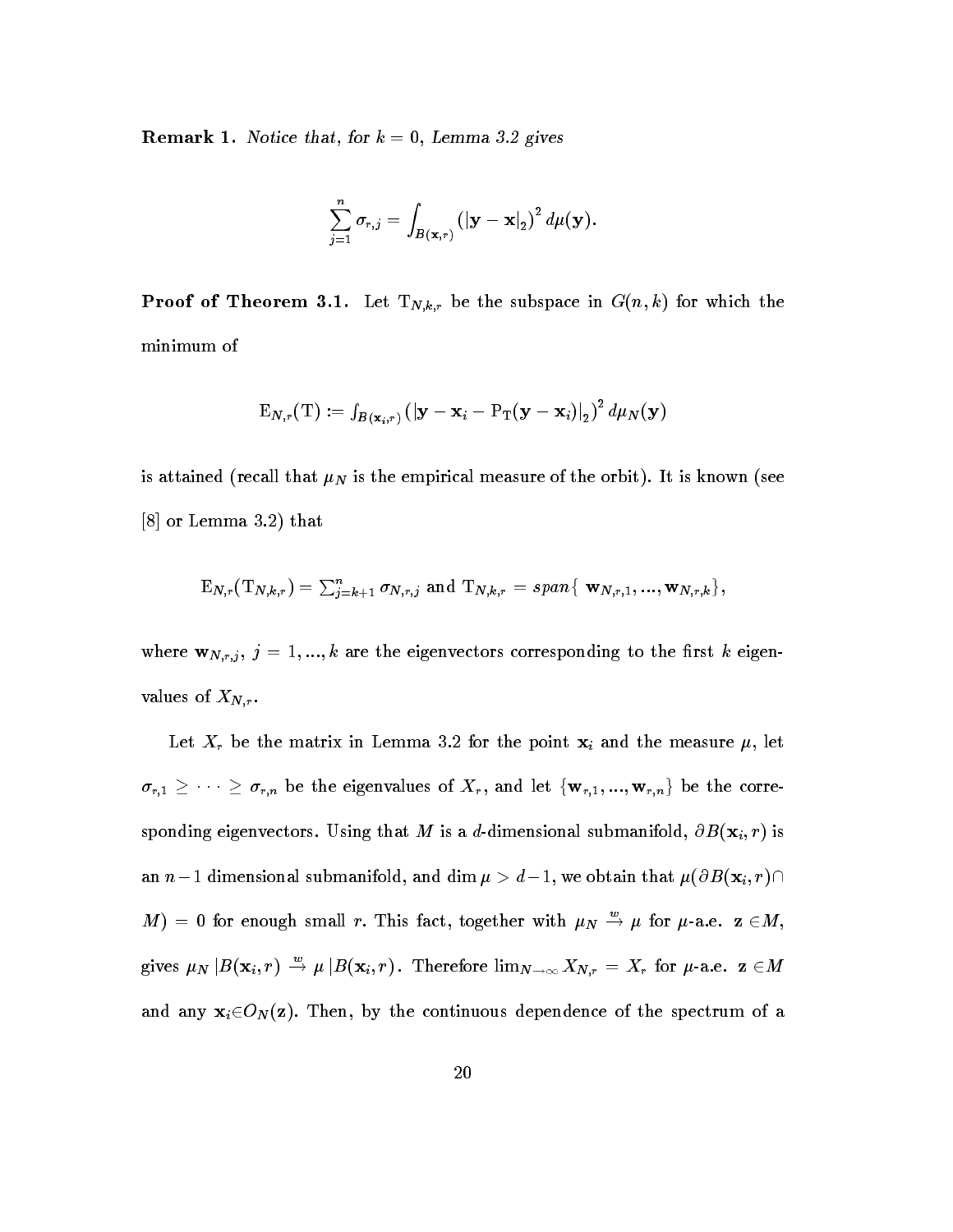matrix upon its entries and Lemma - we have an extensive and Lemma - we have an extensive and Lemma - we have

$$
\lim_{N\to\infty}\sum_{j=k+1}^n \widehat{\sigma}_{N,r,j}=\lim_{N\to\infty}\sum_{j=k+1}^n \frac{\sigma_{N,r,j}}{\sum_{l=1}^n \sigma_{N,r,l}}=\sum_{j=k+1}^n \frac{\sigma_{r,j}}{\sum_{l=1}^n \sigma_{r,l}}=
$$

$$
=\frac{\int_{\boldsymbol{B}\left(\mathbf{x}_{i},r\right)}\left(\left|\mathbf{y}-\mathbf{x}_{i}-\mathrm{P}_{\mathcal{T}_{k},r}\left(\mathbf{y}-\mathbf{x}_{i}\right)\right|_{2}\right)^{2}d\mu(\mathbf{y})}{\int_{\boldsymbol{B}\left(\mathbf{x}_{i},r\right)}\left(\left|\mathbf{y}-\mathbf{x}_{i}\right|_{2}\right)^{2}d\mu(\mathbf{y})}\ \mu\text{-}a.e.\ \mathbf{z}\in\! M,
$$

where  $\mathcal{T}_{k,r} = span{\mathbf{w}_{r,1}, ..., \mathbf{w}_{r,k}}$ . Therefore

$$
\delta_k = \lim \inf_{r\downarrow 0} \frac{\ln\left(\frac{\mathcal{E}_r(T_{k,r})}{\int_{B(\mathbf{x}_i,r)}\left(|\mathbf{y}-\mathbf{x}_i|_2\right)^2d\mu(\mathbf{y})}\right)}{\ln r} \ \mu\text{-}a.e.\ \mathbf{z}\in \mathbf{M}.
$$

(i) We prove that  $k \geq d$  implies  $\delta_k > 0$ .

Let  $(U, \varphi)$  be a chart at  $\mathbf{x}_i \in M$ , where U is a neighborhood of  $\mathbf{x}_i$ , and  $\varphi$  is a U  $^{\circ}$ diffeomorphism on U such that  $\varphi(\mathbf{x}_i) = \mathbf{0}$ . Since  $\varphi$  is  $U^{++}$  there exist constants  $L$  and  $r_0$  such that  $|\phi^{-1}(\mathbf{t}) - \phi^{-1}(\mathbf{0}) - D\phi^{-1}(\mathbf{0})\mathbf{t}|_2 \leq L(|\mathbf{t}|_2)^{1+\epsilon}$  holds if  $|\mathbf{t}|_2 < r_0$ . Furthermore for any constant  $K$ , with  $K > ||D\varphi(\mathbf{x}_i)||_2$  there exists an  $r_1 < \frac{R}{K}$ such that  $\left|\phi(\mathbf{y})-\phi(\mathbf{x}_i)\right|_2\leq$  A  $\left|\mathbf{y}-\mathbf{x}_i\right|_2$  holds if  $\left|\mathbf{y}-\mathbf{x}_i\right|_2\leq r_1.$  Let  $\left|\mathbf{x}_i\right|$   $M$  ) denote the tangent space of *M* at  $\mathbf{x}_i$ . Let  $r < r_1$ ,  $\mathbf{y} \in B(\mathbf{x}_i,r)$  and  $\mathbf{t} = \varphi(\mathbf{y})$ . Then

$$
\left|\mathbf{y}-\mathbf{x}_i-\mathrm{P}_{\mathcal{I}_{\mathbf{x}_i}(M)}(\mathbf{y}-\mathbf{x}_i)\right|_2=\left|\phi^{-1}(\mathbf{t})-\phi^{-1}(\mathbf{0})-\mathrm{P}_{\mathcal{I}_{\mathbf{x}_i}(M)}(\phi^{-1}(\mathbf{t})-\phi^{-1}(\mathbf{0}))\right|_2\leq\\\left|\phi^{-1}(\mathbf{t})-\phi^{-1}(\mathbf{0})-D\phi^{-1}(\mathbf{0})\mathbf{t}\right|_2\leq L\left(|\mathbf{t}|_2\right)^{1+\varepsilon}=L\left(|\phi(\mathbf{y})-\phi(\mathbf{x}_i)|_2\right)^{1+\varepsilon}\leq
$$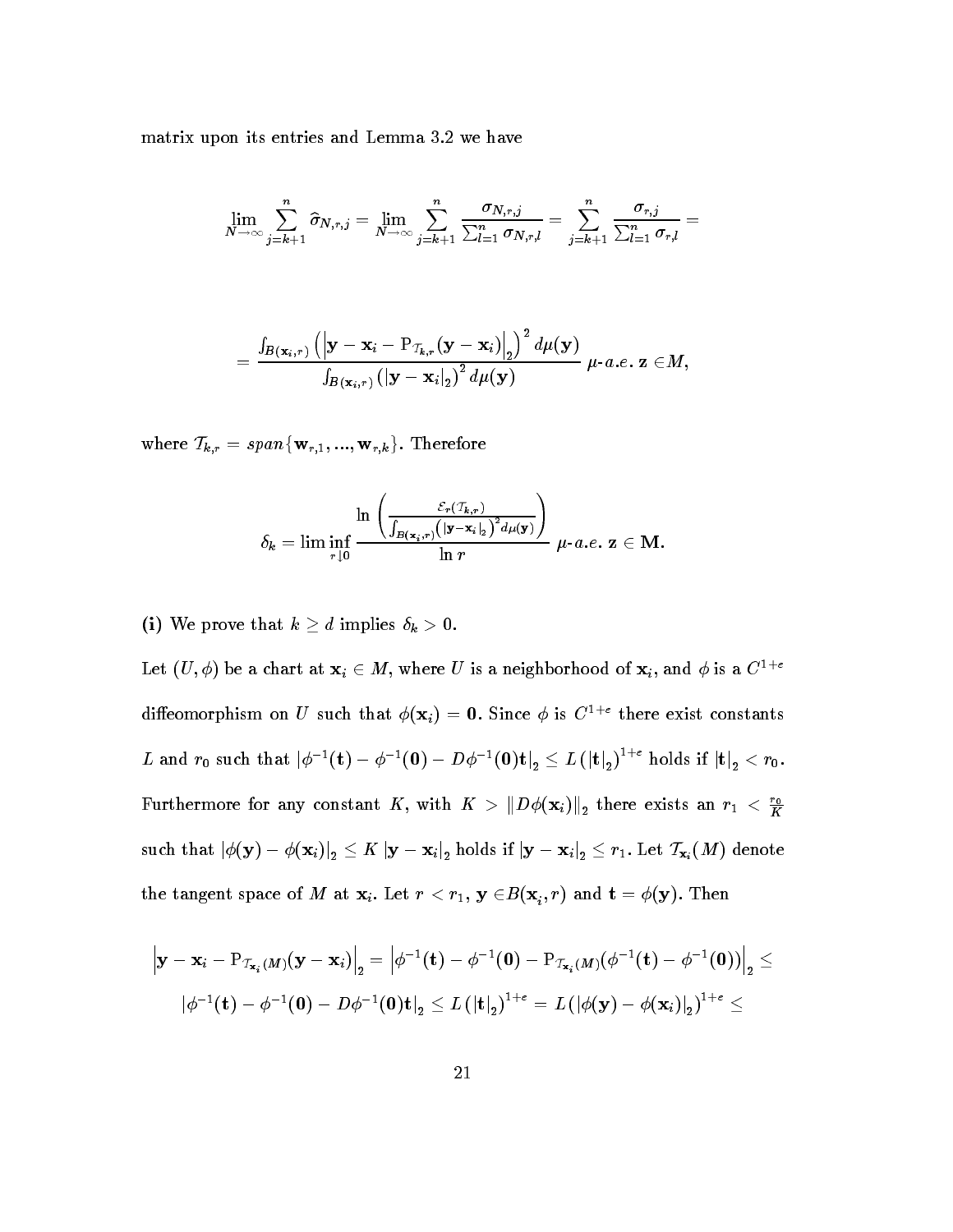$$
LK^{1+\varepsilon}r^{\varepsilon}\left|\mathbf{y}-\mathbf{x}_i\right|_{2},
$$

where the first inequality holds because  $D\phi^{-1}(0)$ t is a vector in  $T_{\mathbf{x}_i}(M)$ . Thus  $\mathcal{E}_r(\mathcal{T}_{d,r}) \ \leq \ \mathcal{E}_r(\mathcal{T}_{\mathbf{x}_i}(M)) \ \leq \ (LK^{1+\varepsilon}r^{\varepsilon})^2 \int_{B(\mathbf{x}_i,r)} \left( |\mathbf{y}-\mathbf{x}_i|_2 \right)^2 d\mu(\mathbf{y}) \ \ \text{for} \ \ r \ < \ r_1, \ \text{and}$ therefore  $\delta_d \geq 2\varepsilon$  holds. If  $k \geq d$  then  $\mathcal{E}_r(\mathcal{T}_{k,r}) \leq \mathcal{E}_r(\mathcal{T}_{d,r})$  so that  $\delta_k \geq \delta_d \geq 2\varepsilon$ .

(ii) We prove that  $\delta_k > 0$  implies that  $k \geq d$ .

Assume that is a discussion of  $\mu$  , any  $\mu$  is any  $\mu$  is an result of  $\mu$  . There is an result of  $\mu$ that

$$
\mathcal{E}_r(\mathcal{T}_{d,r}) \leq \mathcal{E}_r(\mathcal{T}_{k,r}) \leq r^{\delta_k - \eta} \int_{B(\mathbf{x}_i,r)} (|\mathbf{y} - \mathbf{x}_i|_2)^2 d\mu(\mathbf{y}) \qquad (3.1)
$$

for  $r < r_0$ . Since  $\mu$  is an  $\alpha$ -exact dimensional measure, with  $\alpha > a-1$ , we can obtain an analogous result to that given in Theorem 2 of [20]: for any  $\tau > 0$ , and for  $\mu$ -a.e.  $\mathbf{x}_i \in M$  there are positive constants  $C, S$  and  $r_1$ , with  $S \leq 1$  and r role of the chosen and one chosen at the chosen atlas of M such that for any linear  $\alpha$  $\text{map } \rho : \mathbb{R}^n \to \mathbb{R}^n,$ 

$$
\|\beta\|_2 \leq \frac{C}{r^{1+\tau}} \left[ \frac{1}{\mu(B(\mathbf{x}_i, Sr))} \int_{B(\mathbf{x}_i,r)} \left( \left| \beta(\mathbf{y} - \mathbf{x}_i) \right|_2 \right)^2 d\mu(\mathbf{y}) \right]^{1/2} \tag{3.2}
$$

holds for  $r < r_1$ . Taking  $\tau$  with  $0 < \tau < \frac{r_2-1}{2}$ ,  $\beta$  $\frac{1}{2}$ ,  $\rho =$  P $_{\mathcal{T}_{d,r}}$  – P $_{\mathcal{T}_{k,r}}$  in (3.2), and using  $\mathbf{v}$  -  $\mathbf{v}$  -  $\mathbf{v}$  -  $\mathbf{v}$  -  $\mathbf{v}$  -  $\mathbf{v}$  -  $\mathbf{v}$  -  $\mathbf{v}$  -  $\mathbf{v}$  -  $\mathbf{v}$  -  $\mathbf{v}$  -  $\mathbf{v}$  -  $\mathbf{v}$  -  $\mathbf{v}$  -  $\mathbf{v}$  -  $\mathbf{v}$  -  $\mathbf{v}$  -  $\mathbf{v}$  -  $\mathbf{v}$  -  $\mathbf{v}$  -

$$
\left\|\mathrm{P}_{\,\mathcal{T}_{\boldsymbol{d},\boldsymbol{r}}}-\mathrm{P}_{\,\mathcal{T}_{\boldsymbol{k},\boldsymbol{r}}}\right\|_2\leq
$$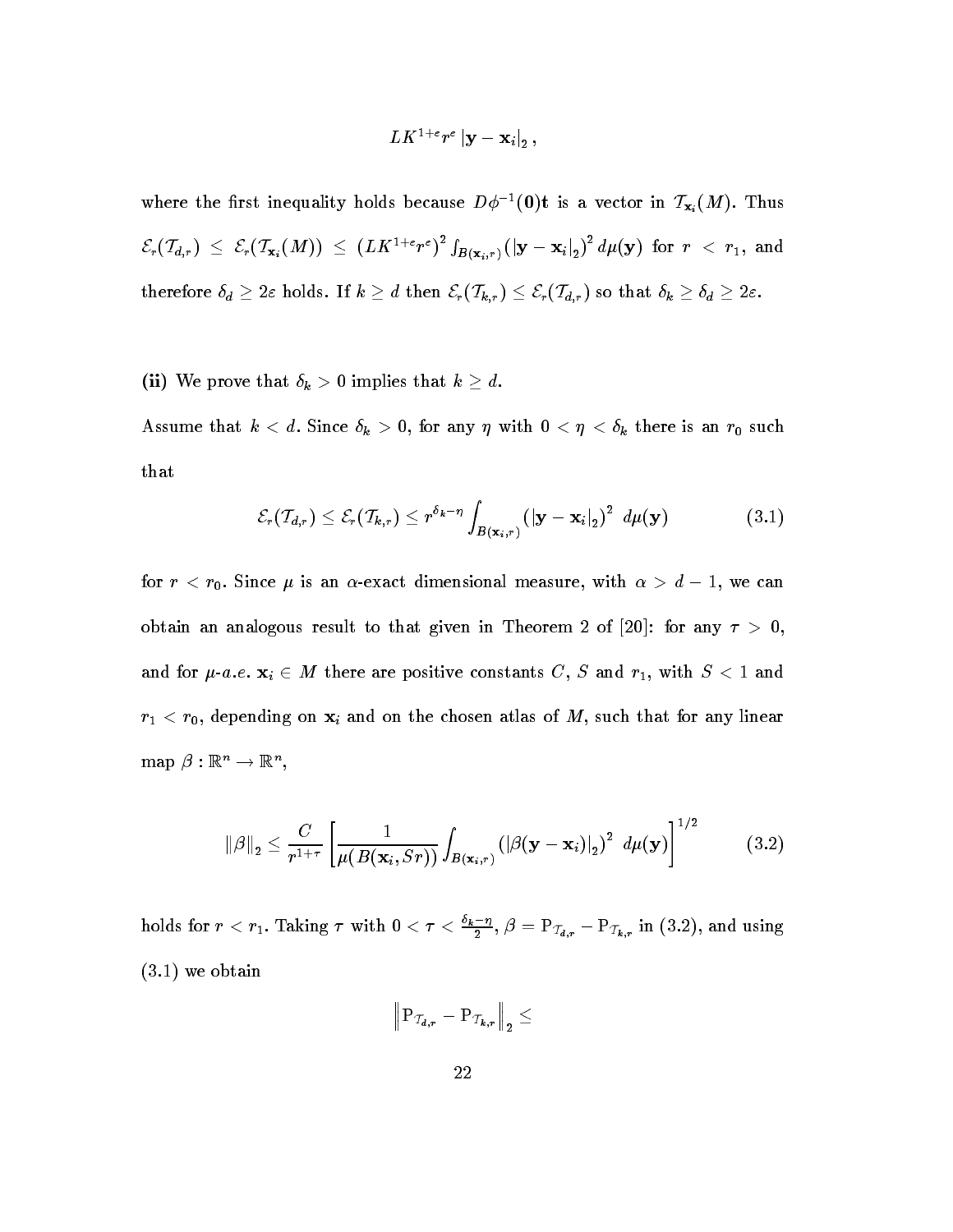$$
\frac{C}{r^{1+\tau}}\left[\frac{1}{\mu(B(\mathbf{x}_i, Sr))}\int_{B(\mathbf{x}_i,r)}\left(\left\vert(\mathrm{P}_{\mathcal{I}_{d,r}}-\mathrm{P}_{\mathcal{I}_{k,r}})(\mathbf{y}-\mathbf{x}_i)\right\vert_2\right)^2\ d\mu(\mathbf{y})\right]^{1/2}\leq\\ \frac{C}{r^{1+\tau}\left(\mu(B(\mathbf{x}_i, Sr))\right)^{\frac{1}{2}}}\left[(\mathcal{E}_r(\mathcal{I}_{k,r}))^{\frac{1}{2}}+(\mathcal{E}_r(\mathcal{I}_{d,r}))^{\frac{1}{2}}\right]\leq
$$

$$
2Cr^{\frac{\delta_k-\eta}{2}-\tau}\left(\frac{\mu(B(\mathbf{x}_i,r))}{\mu(B(\mathbf{x}_i,Sr))}\right)^{1/2}
$$
\n(3.3)

for real intervals in the fact that  $\mathbf{f}$  is an exact dimensional intervals in the fact that  $\mathbf{f}$ sional measure give that limit  $\sigma$  is that limit  $\sigma$  $\left\| \text{P}_{\mathcal{T}_{\boldsymbol{d},\boldsymbol{r}}} - \text{P}_{\mathcal{T}_{\boldsymbol{k},\boldsymbol{r}}} \right\|_2$  $\Big\|_2\ =\ 0,\ \text{which contradicts }\ \text{that}$  $I_{k,r} \in \text{G}(n, \kappa)$  with  $\kappa < a$ .

 ${\bf n}$  . The hypotheses that  $\mu$  is an  $\alpha$ -exact dimensional measure with  ${\bf u}$ m  $\mu \times$  $d-1$  forces the first inequality in  $(3.3)$  to be true, which gives the desired con $t$  tradiction. In fact, the two last inequalities in  $\{0.9\}$  might hold for measures concentrated near the kernel  $I_{k,r}$  of the linear map  $\mathbb{P}_{\mathcal{I}_{d,r}} - \mathbb{P}_{\mathcal{I}_{k,r}}$ , but then the dimension of such measures has to be less than or equal to  $a - 1$ .

**Remark 3.** Let  $\mathbf{x}_i \in O_N(\mathbf{z})$  and let  $\sigma_{N,r,j}^{\vee}, \ j = 1,...,n$  be the eigenvalues, given in a decreasing ordering, or the matrix  $X_{N,r}$  at  $X_i$ . Let I be a subset of indices of  $\{1, \ldots, N\}$ , and let  $\langle \sigma_{N,r,j} \rangle$  be an average, over the points corresponding to the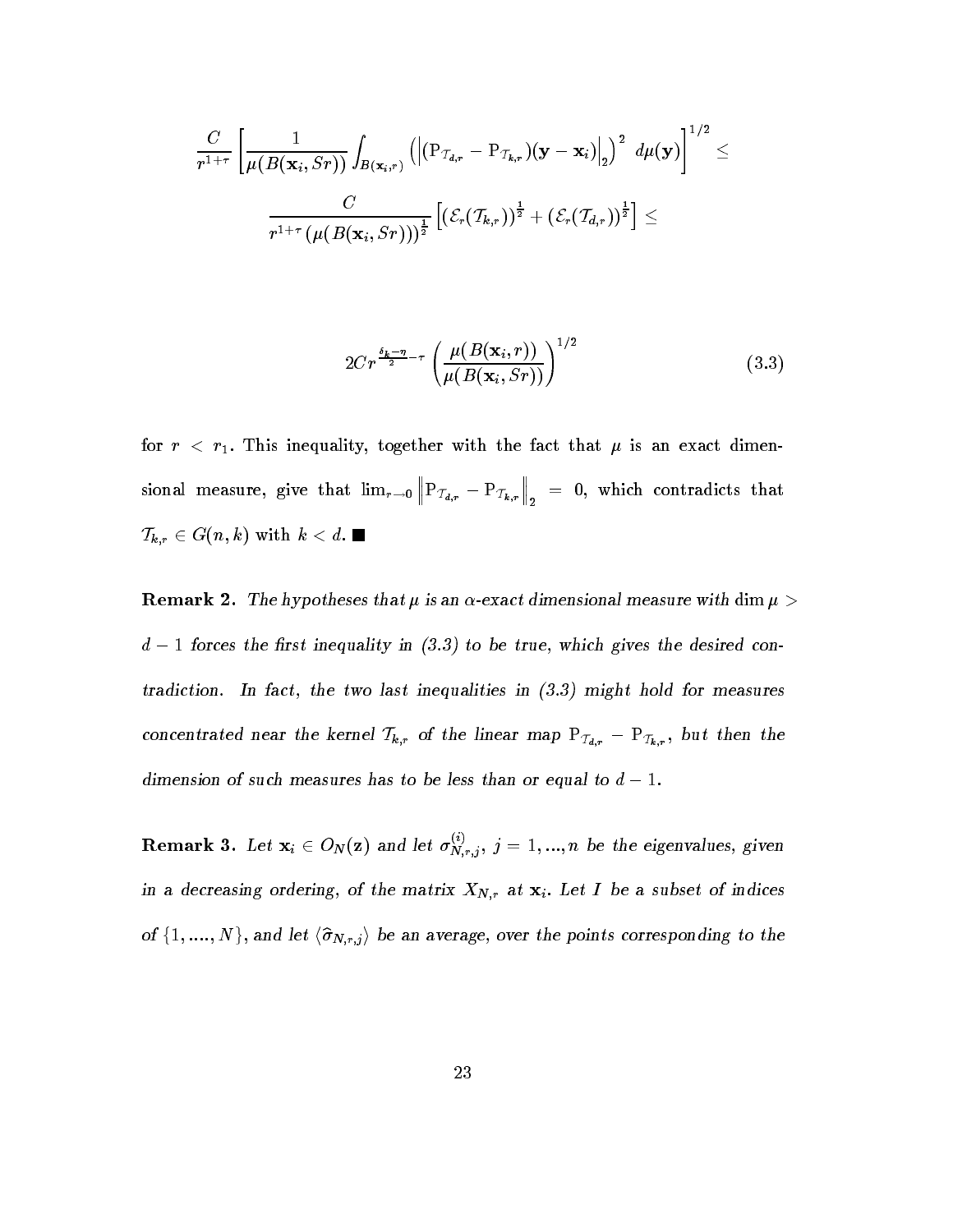$\limatop$ uces in 1, or the normalized  $\lim_{t\to\infty}$  eigenvalue,  $\lim_{t\to\infty}$   $\lim_{t\to\infty}$ 

$$
\gamma_{l,I}:=\lim\inf_{r\downarrow 0}\lim_{N\to\infty}\frac{\ln\left(\sum_{j=l+1}^{n}\left\langle\widehat{\sigma}_{N,r,j}\right\rangle\right)}{\ln r},l=0,...,n-1.
$$

Then by the inequalities

$$
\min \{\sigma_{N,r,j}^{(i)}: i \in I\} \leq \langle \widehat{\sigma}_{N,r,j} \rangle \leq \max \{\sigma_{N,r,j}^{(i)}: i \in I\}
$$

and Incorem our we have that

$$
l\geq d \Longleftrightarrow \gamma_{l,I_{k}}>0
$$

for  $\mu$ -a.e.  $\mathbf{z} \in M$ , which also implies  $\langle \hat{\sigma}_{N,r,j} \rangle \sim 0$  and  $\langle \hat{s}_{N,r,j} \rangle \sim 0$  for any  $j > d$ , large N, and small r, where  $\widehat{s}_{N,r,j} := \frac{s_{N,r,j}}{\sum_{j=1}^n s_{N,r,j}}$  and  $s_{N,r,j} = \sqrt{\sigma_{N,r,j}}$  is the jth singular value of the matrix  $\rightleftharpoons$  V<sub>N</sub>  $\overline{N}$   $(N,r)$ . This gives a theoretical support to the  $a$  algorithm proposed in Section  $\mathbb{Z}$ .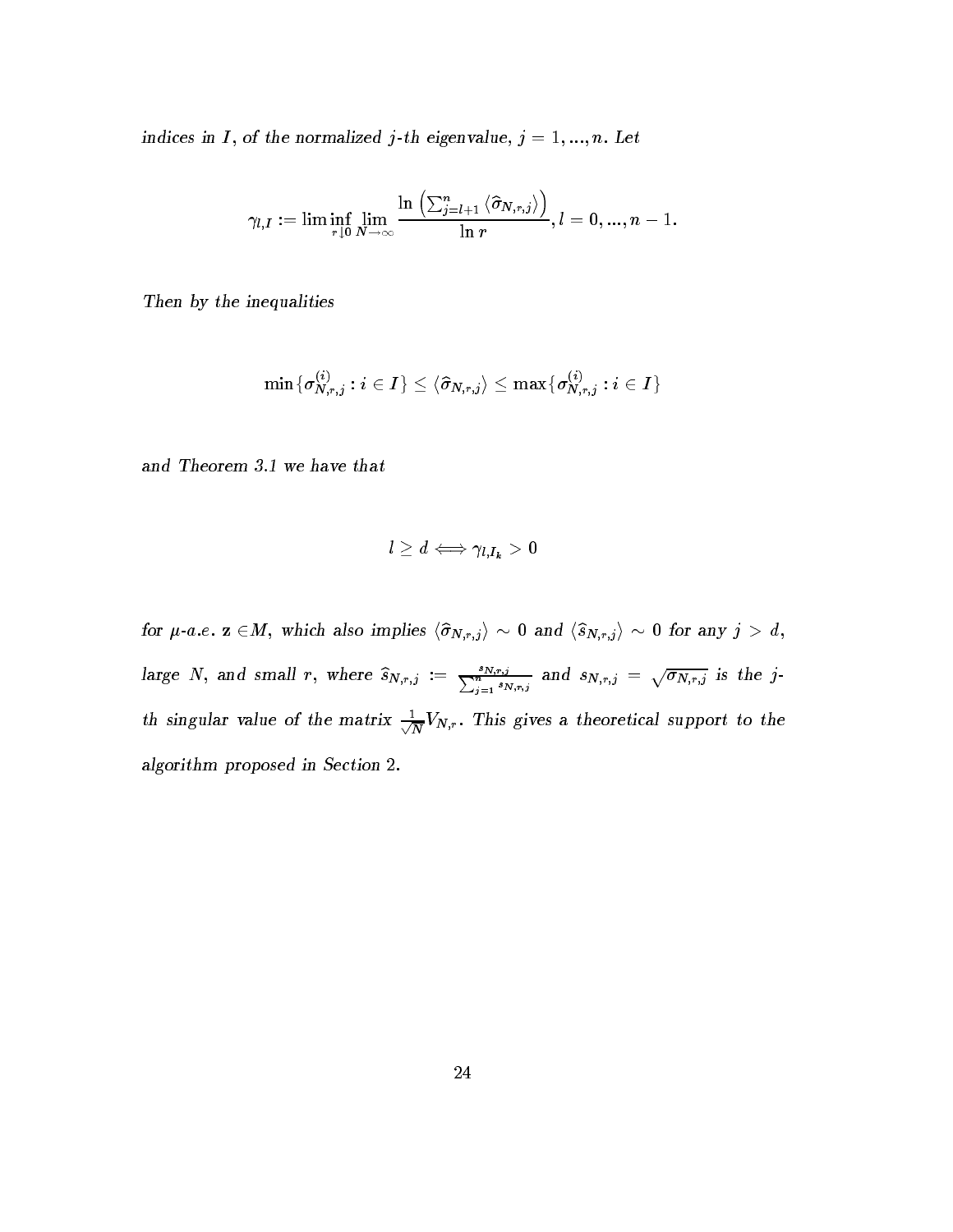# - Adaptation of the Eckmann and Ruelle algorithm to the computation of the Liapunov exponents in smooth sub manifolds-

Let M f - be a dynamics satisfying the regularity conditions in -- We assume that f is a  $C^{-+}$  mapping and M is a d-dimensional  $C^{-+}$  manifold. Let  $\{u_0, u_1, ..., u_{N-1}\}\,$  be a scalar time series obtained from a smooth observation of the dynamics, and let  $O_N^{\times n}:=\{\mathbf{x}_i,\,i=0,...,N-m\}$  be a m-dimensional embedding of the time series with m  $\mathbf{M}$ the sequel for the estimation of the Liapunov spectrum see is based on the estimation of the tangent maps from  $O_N^{\sim}$ . They take as estimate of the tangent map at  $\mathbf{x}_i$  the linear map  $S_i$  which minimizes, in the set  $\mathcal{L}(\mathbb{R}^m)$  of linear maps  $S : \mathbb{R}^m \to \mathbb{R}^m$ , the mean square error

$$
\sum_{j\in\mathcal{N}}\left(\left|\mathbf{x}_{j+1}-\mathbf{x}_{i+1}-S(\mathbf{x}_j-\mathbf{x}_i)\right|_2\right)^2,
$$

where  $N$  denotes the set of indices corresponding to a given number of closest neighbouring points to  $x_i$ .

Since  $O_N^{\sim}{}' \subset J_m(M)$ , where  $J_m(M)$  is a d-dimensional submanifold of  $\mathbb{K}^m,$  the tangent map  $\mathbf{r}_i$  at  $\mathbf{r}_i$  for the embedded dynamics is denomined on the space  $\mathbf{r}_i$  and  $\mathbf{r}_i$ tangent to Jm M at xi Therefore we can avoid the issue of the detection of the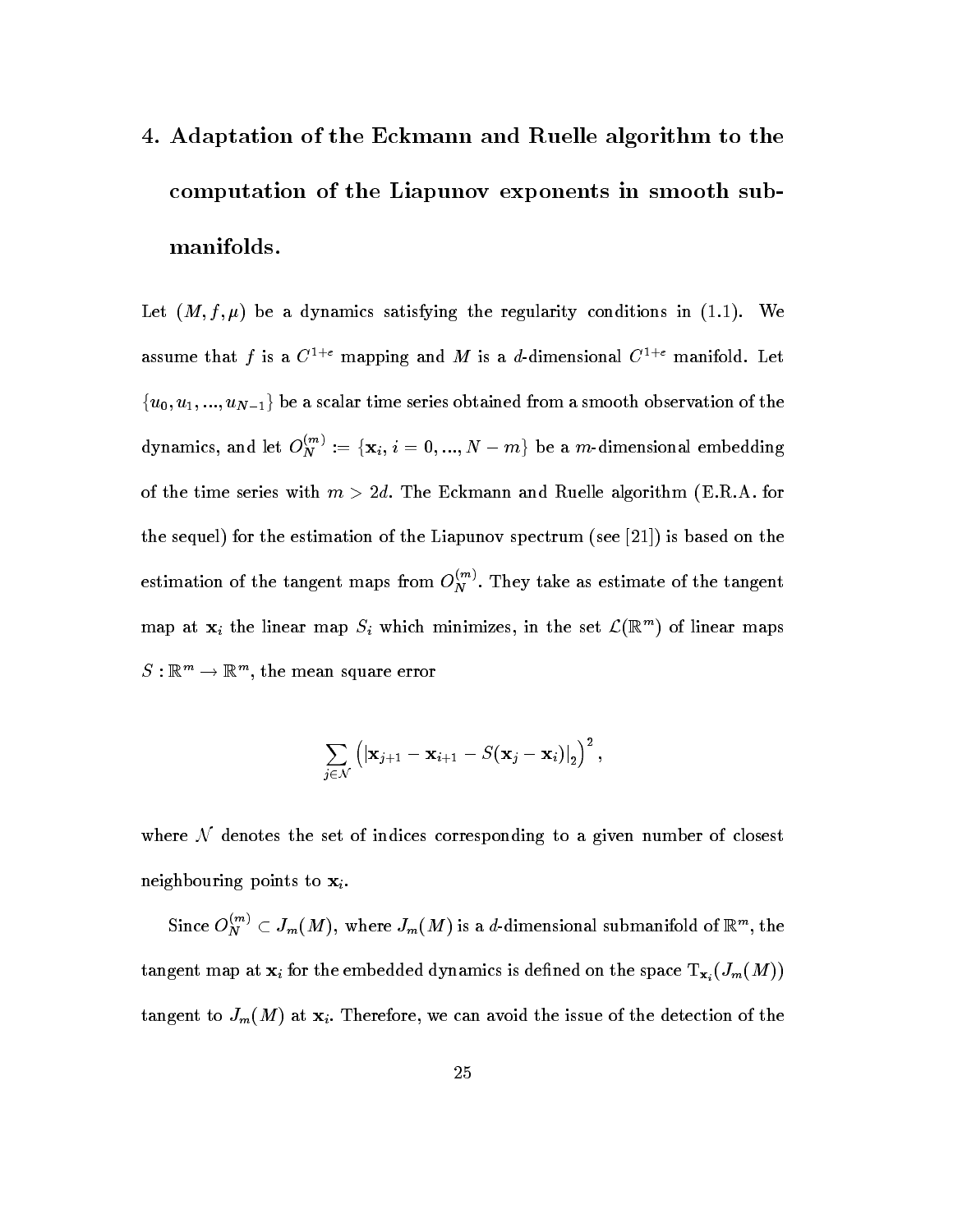$m - a$  spurious exponents (compare the method used in  $\vert z z \vert$  and  $\vert z_0 \vert$  to solve the issue of the spurious exponents), if the estimates of the tangent maps belong to  $\mathcal{L}(\mathbb{R}^n)$ . The procedure we describe below was first proposed by Darbyshire and Broomhead [24] and Stoop and Parisi [25].

Let  $\mathrm{T}^*_i$  be an estimate of  $\mathrm{T}_{\mathbf{x}_i}(J_m(M)),$  and, for  $j\,\in\,\mathcal{N},$  let  $\mathrm{P}_{\mathrm{T}^*_i}(\mathbf{x}_j-\mathbf{x}_i),$  be the orthogonal projection of the vector  $\mathbf{x}_j - \mathbf{x}_i$  on  $\mathbf{1}_i$  and let  $r$  be a small radius. We give as estimate of the tangent map at  $x_i$  the linear map  $S_{N,r,i}$  which best describes now the evolution law takes the vectors  $\mathbf{r}_{\mathbf{T}_i^*}(\mathbf{x}_j - \mathbf{x}_i)$  to the vectors  $\mathrm{Pr}^*_{i+1}(\mathbf{x}_{j+1}-\mathbf{x}_{i+1}), \text{for } j \in \mathcal{Q} := \{ \ j \in \mathcal{N}: \mathrm{Pr}^*_{i}(\mathbf{x}_j-\mathbf{x}_i) \in B(\mathbf{0},r) \}. \text{ That is, } S_{N,r,i}$ is the linear map which minimizes, in  $\mathcal{L}(\mathbb{R}^n)$ , the mean square error

$$
\mathbb{E}_{\mathbf{N},r,i}(S) := \sum_{j\in\mathcal{Q}} \bigl(\left|\mathrm{P}_{\mathrm{T}_{i+1}^*}(\mathbf{x}_{j+1}-\mathbf{x}_{i+1})-S\mathrm{P}_{\mathrm{T}_i^*}(\mathbf{x}_j-\mathbf{x}_i)\right|_2)^2.
$$

We take as estimate of  $\Gamma_{\mathbf{x}_i}(J_m(M))$  the a-dimensional linear subspace  $\Gamma_i$  which best fits the data, in the sense that it minimizes the sum of the Euclidean distances between the vectors  $\mathbf{x}_j - \mathbf{x}_i$  and  $\mathrm{T}_i^*,$  for  $j \in \mathcal{N}.$   $\mathrm{T}_i^*$  is the linear subspace spanned by the  $d$  eigenvectors corresponding to the  $d$  largest eigenvalues of the correlation matrix  $\mathcal{L}$  for the density of the density of the density of this matrix  $\mathcal{L}$ be the orthonormal basis of  $I_i$  given by these eigenvectors, and let  $D_i$  be the  $d\times m$  matrix whose rows are the coordinates of the vectors of  $\mathbf{G}_i$  expressed in the canonical basis of  $\mathbb{R}^m$ . Then,  $B_i$  is the matrix of the orthogonal projection  $\mathrm{P}\mathbb{T}^*_i$ :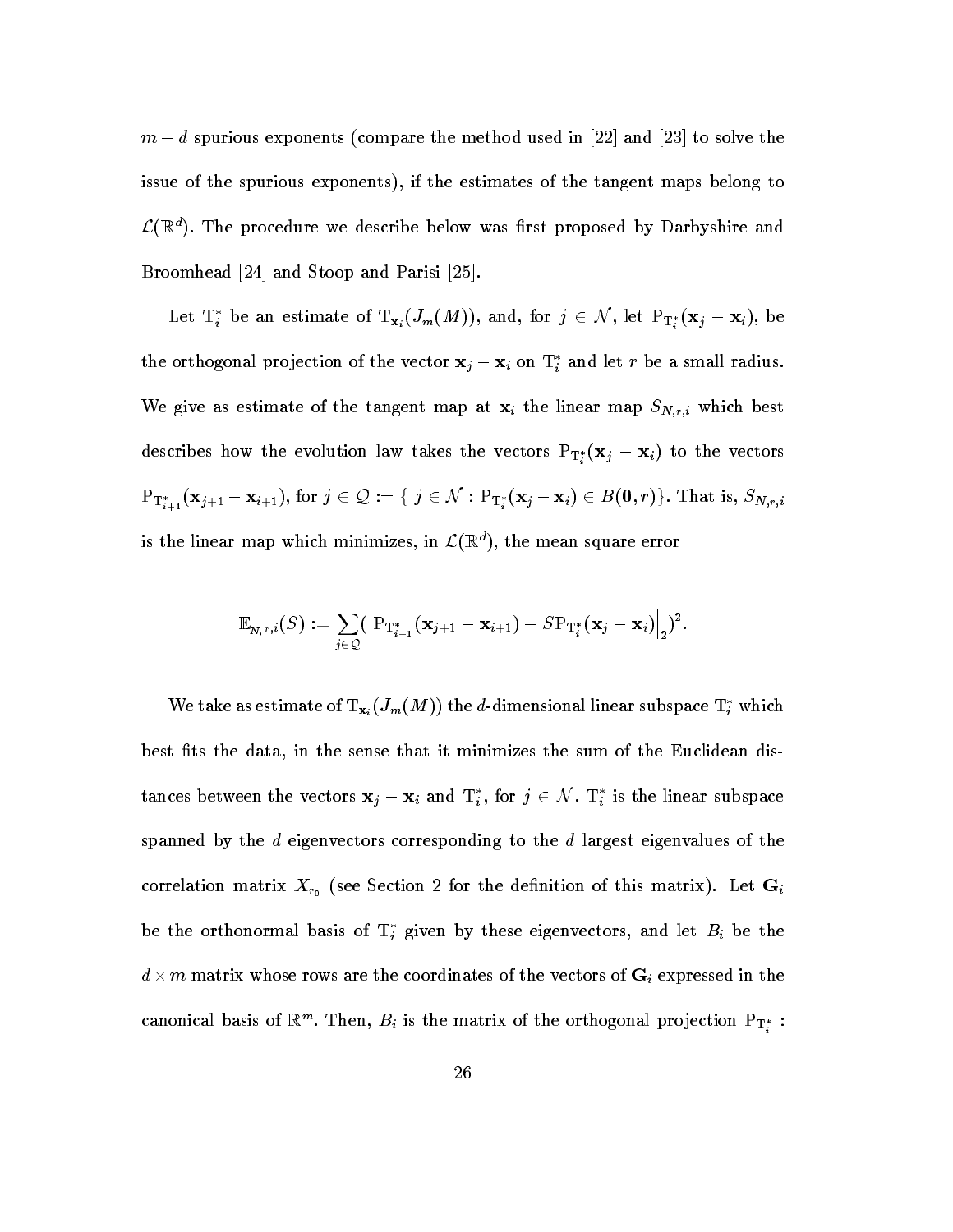$\mathbb{R}^m \to \mathbf{I}_i$  expressed with respect to the canonical basis of the original space  $\mathbb{R}^m$ and with respect to the orthonormal basis  $\mathbf{G}_i$  of the image space  $\mathbf{I}_i$ . Therefore, the matrix of the linear map  $S_{N,r,i}$  expressed with respect to the orthonormal bases  $G_i$  and  $G_{i+1}$  is the  $d \times d$  matrix which minimizes the expression

$$
\mathbb{E}_{N,r,i}(S) = \sum_{j \in \mathcal{Q}} (|B_{i+1}(\mathbf{x}_{j+1} - \mathbf{x}_{i+1}) - SB_i(\mathbf{x}_j - \mathbf{x}_i)|_2)^2.
$$
 (4.1)

the the letter of the tangent maps of the tangent maps of the tangent map the tangent map  $\Gamma$  the tangent map  $\Gamma$  $\alpha_{K,N,r,j}, j = 1,...,d$  be the estimates of the Liapunov exponents provided by the algorithm, obtained from an iterative QR decomposition of the  $d \times d$  matrix  $SN_{r,K-1} \cdot SN_{r,K-2} \cdots SN_{r,1} \cdot SN_{r,0}$ . In |4| It is proved that if the measure  $\mu$  is exact dimensional with dim  $\mu > a-1$ , then the adaptation of E.K.A. described above gives the whole Liapunov spectrum of the tangent map i-e-

$$
\lim_{K\to\infty}\lim_{r\to 0}\lim_{N\to\infty}\alpha_{K,N,r,j}=\lambda_j, j=1,...,d.
$$

The proof relies on the convergence of  $S_{N,r,i}$  to  $Df(X_i)$  where  $f = J_m \circ f \circ J_m$ , that is

$$
\lim_{r\to 0}\lim_{N\to\infty}S_{N,r,i}=Df^*(\mathbf{x}_i).
$$

In [4] we show that  $\lim_{N\to\infty} S_{N,r,i} = S_{r,i}$  where  $S_{r,i}$  is the natural estimate of the action of  $Df$  in the ball  $D(X_i, T)$ , in the sense that it is the linear map which min-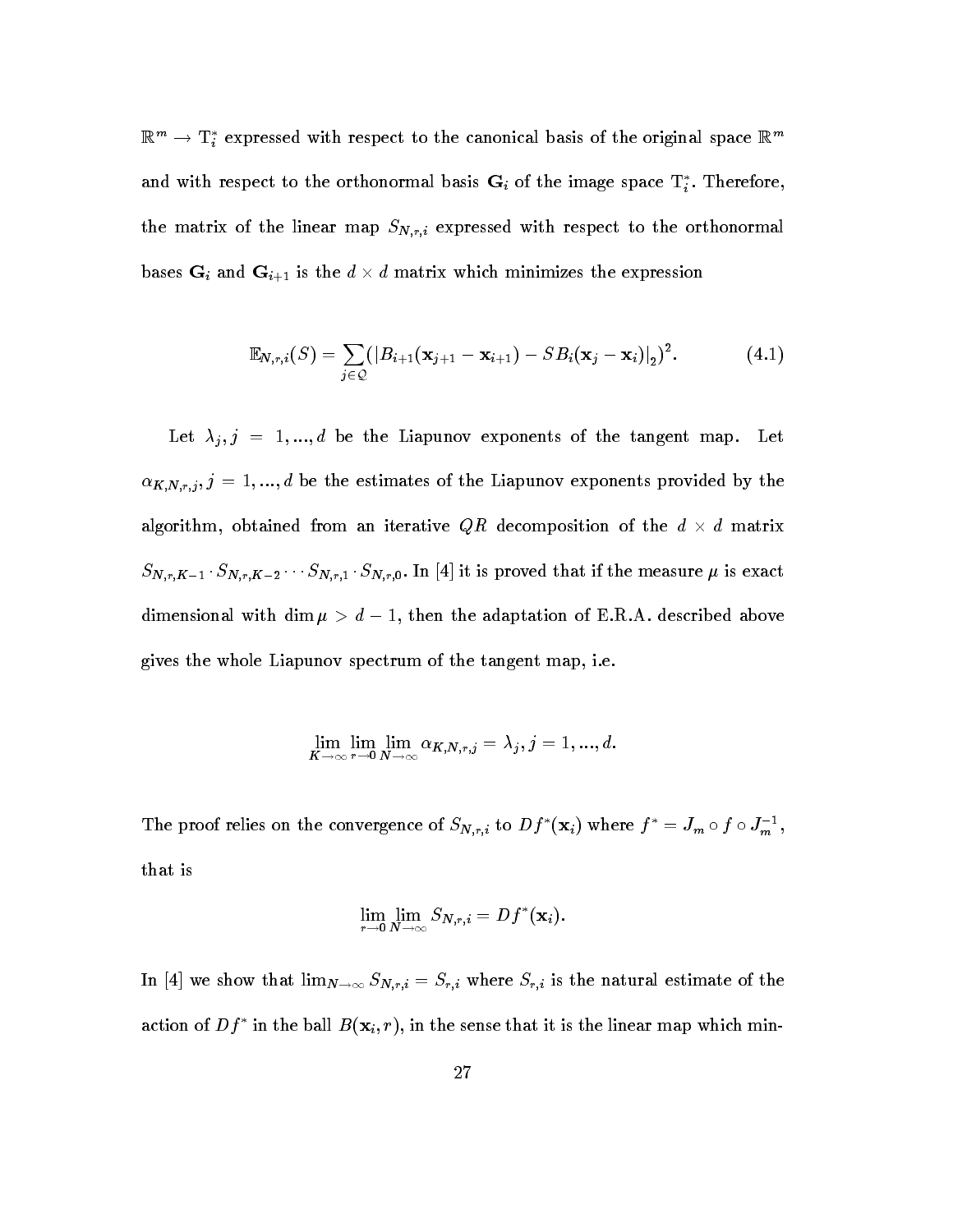imizes errors with respect to the most delicate measure  $\mathbf n$  . The most delicate measure  $\mathbf n$ part of the proof is to see that, under the above hypotheses,  $\min_{x\to 0} S_{r,i} = Df_i(x_i)$ holds- Notice that if the ergodic measure is concentrated near a submanifold with dimension less than or equal to d that convergence may fail to hold- This actually occurs, for instance, in the case of a limit cycle attractor in the plane, mentioned at the beginning of the introduction.

If the dimension d is correctly estimated and the data are consistent with a dierentiable dynamics a test of dierentiability can be seen in then the whole Liapunov spectrum of the dynamics can be computed with an arbitrary accuracy is a set of the second contract of the second contract of the second contract of the second contract o

A right estimation of the true value of d is essential for a right computation of the Liapunov spectrum- If d is overestimate there appear spurious exponents-If definition the algorithm does not correctly work algorithm does not correctly work  $\mathcal{L}$ 

If the estimate of d coincides with the dimension of the unstable manifold, the algorithm computes the action of the tangent map along the unstable manifold-One might hope that in this case the algorithm should give the non negative part of the Liapunov spectrum- This seems in contradiction with the numerical results in Table II. The reason of this disagreement could be due to the fact that the unstable global manifold is not a differentiable manifold because of the complex folds of the global unstable manifold onto itself over the chaotic attractor- This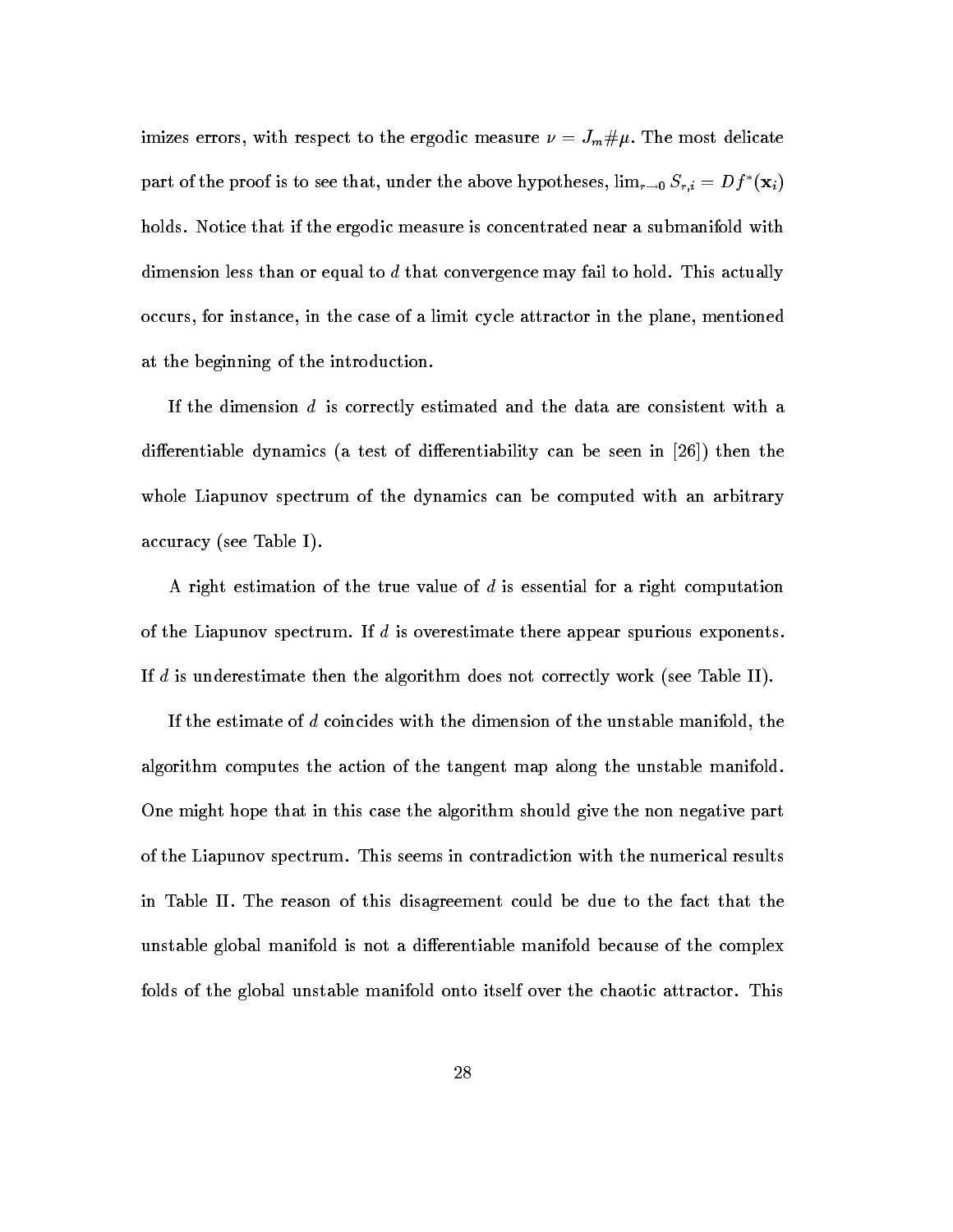explanation is also confirmed by Table II, which shows that for increasing embedding dimensions, for which the unstable manifold is supposed to be unfolded, the algorithm gives reasonably good estimates of the non negative part of the Lia punov spectrum- If this pattern is observed in computing the Liapunov spectrum of a dynamics, it gives an indication that the estimate  $D$  of the number of degrees of freedom  $d$  should be increased.

#### Acknowledgment-

We are grateful to Professor JP- Eckmann for his support to this research-This work has been partially supported by  $DGES, BXX2000-0639$ .

### References

- L-S- Young Ergod- Th- Dynam- Sys- -
- L- Barreira Y- Pesin and J- Schmeling Ann- of Math- -
- JP- Eckmann and D- Ruelle Rev- Mod- Phys- 
 -
- M- E- Mera and M- Moran Ergod- Th- Dynam- Sys- -
- N- H- Packard J- P- Crutcheld J- D- Farmer and R- S- Shaw Phys- Rev-Lett  -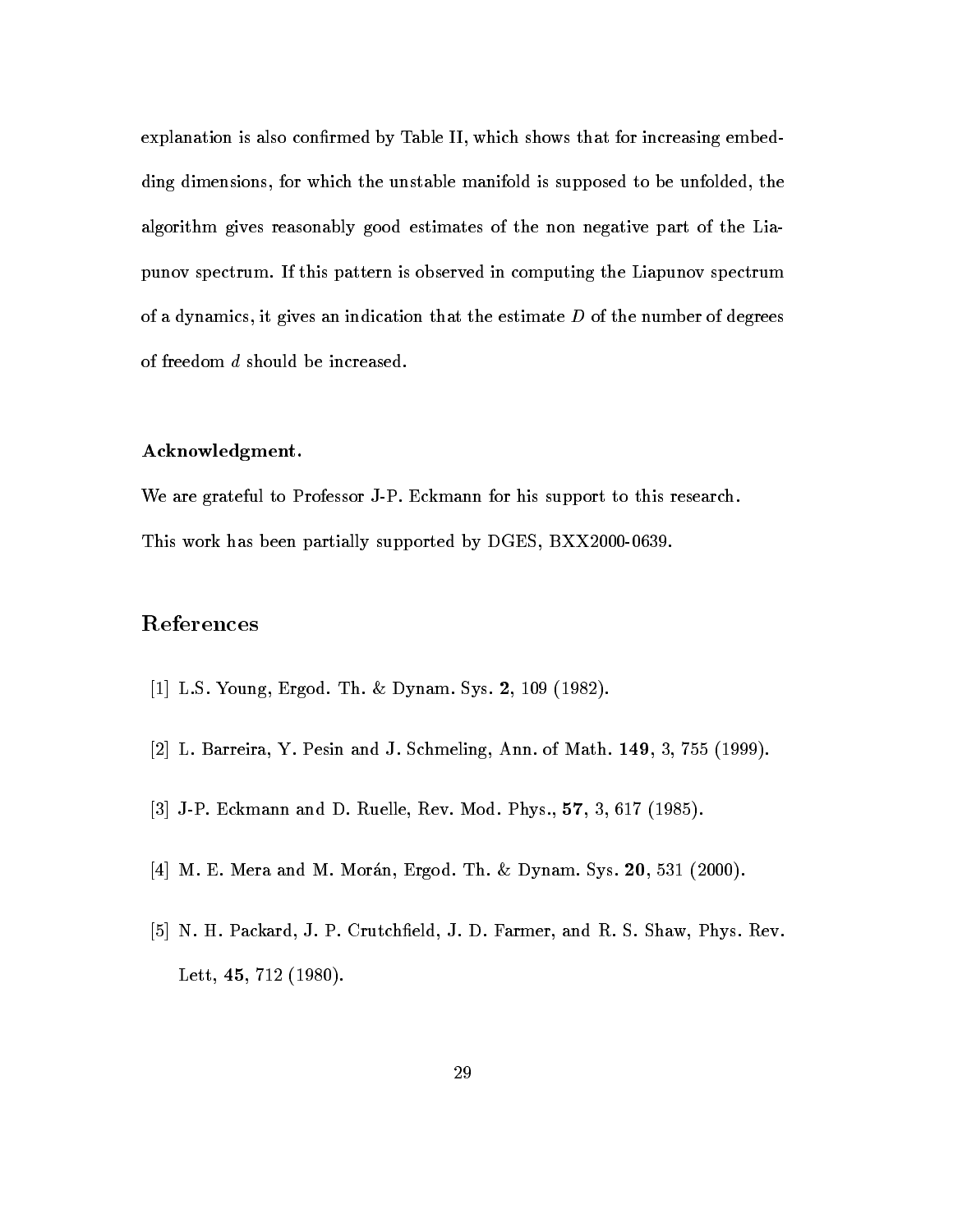- F- Takens in Dynamical Systems and Turbulence edited by D- A- Rang and L- S- Young Lectures Notes in Mathematics -
- T- Sauer J- A- York and M- Casdagli J- Stat- Phys-  -
- R- Cawley and GuanHsong Hsu- Phys- Rev- A -
- H- Froehling J- P- Crutcheld D- Farmer N- H- Packard and R- Saw Physica D -
- D- S- Broomhead R- Jones and G- P- King J- Phys- A Math- Gen- L  $\sqrt{2}$
- E- R- Pike in Computational Systems Natural and Articial edited by H-Haken SpringerVerlag Berl n -
- P- King R- Jones and D-S Broomhead- Nucl- Phys- B
- A- I- Mees P- E- Rapp and L- S- Jennings Phys- Rev- A -
- D- S- Broomhead and G- P- King Physica D -
- A- Pasamante T- Hediger and M- Gollub Phys- Rev- A -
- T- Hediger A- Pasamante and M- E- Farrell Phys- Rev- A -
- T- M- Buzug J- von Stamm and G- Pster Phys- Lett- A -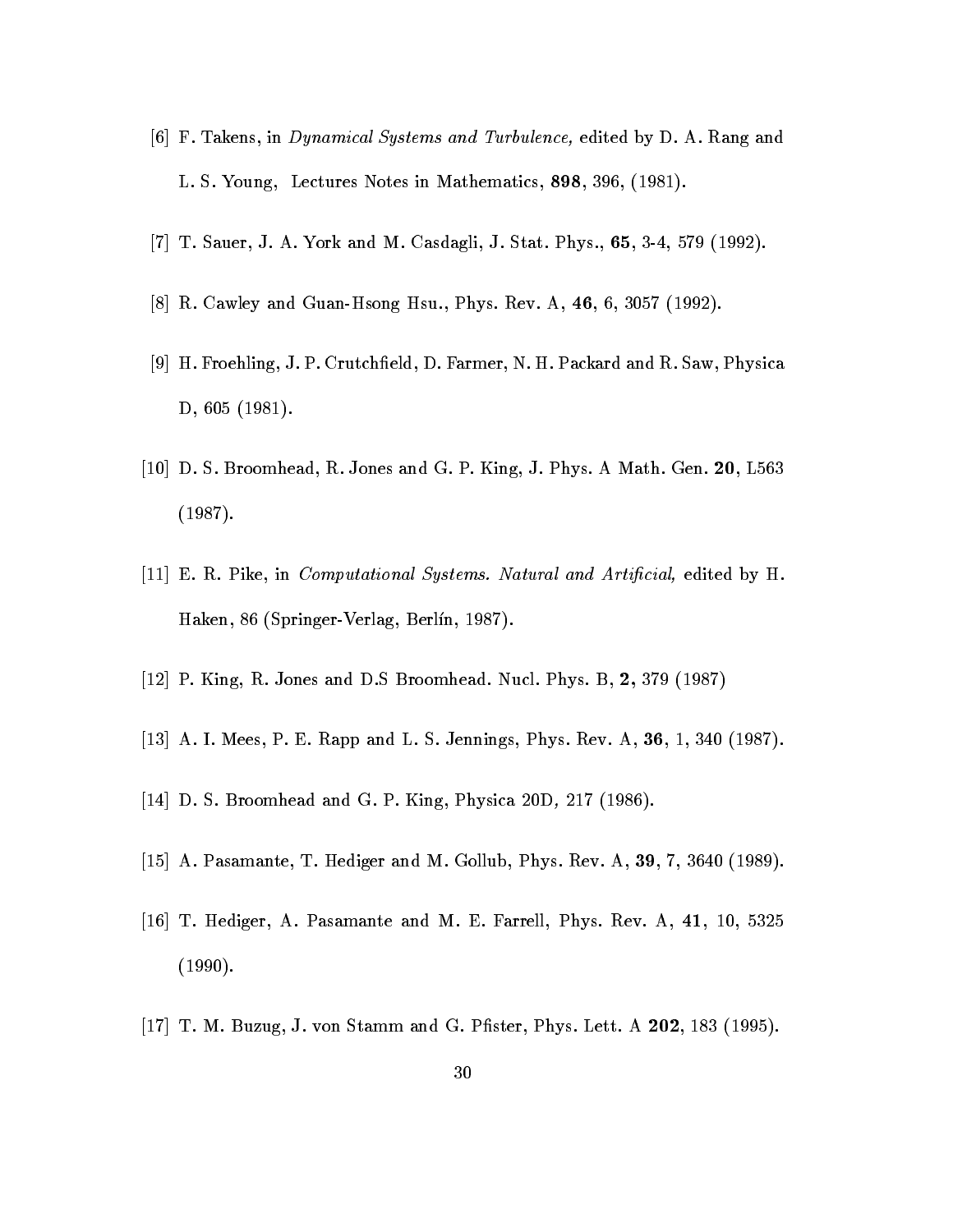- P- Walters An Introduction to Ergodic Theory SpringerVerlag -
- P- Mattila Geometry of Sets and Measures in Euclidean Spaces Fractals and  $Rectifiability,$  (Cambridge University Press, 1995).
- M- E- Mera and M- Moran Journal of Mathematical Analysis and Applica tions  -
- JP- Eckmann S- O- Kamphorst D- Ruelle and S- Ciliberto Phys- Rev- A - - , - , - , - , - , - , .
- r and H-I-Branch Phys-III (1989) and H-I-Branch Phys-II (1989) and H-I-Branch Phys-II (1989) and H-I-Branch Ph
- U-Chaos III and International Communication of the Chaos II and International Communication of the Chaos II and
- A- G- Darbyshire and D- S- Broomhead Physica D -
- R- Stoop and J- Parisi Physica D  -
- M- E- Mera and M- Moran Degree of dierentiability of an observed dynam ics- Working paper-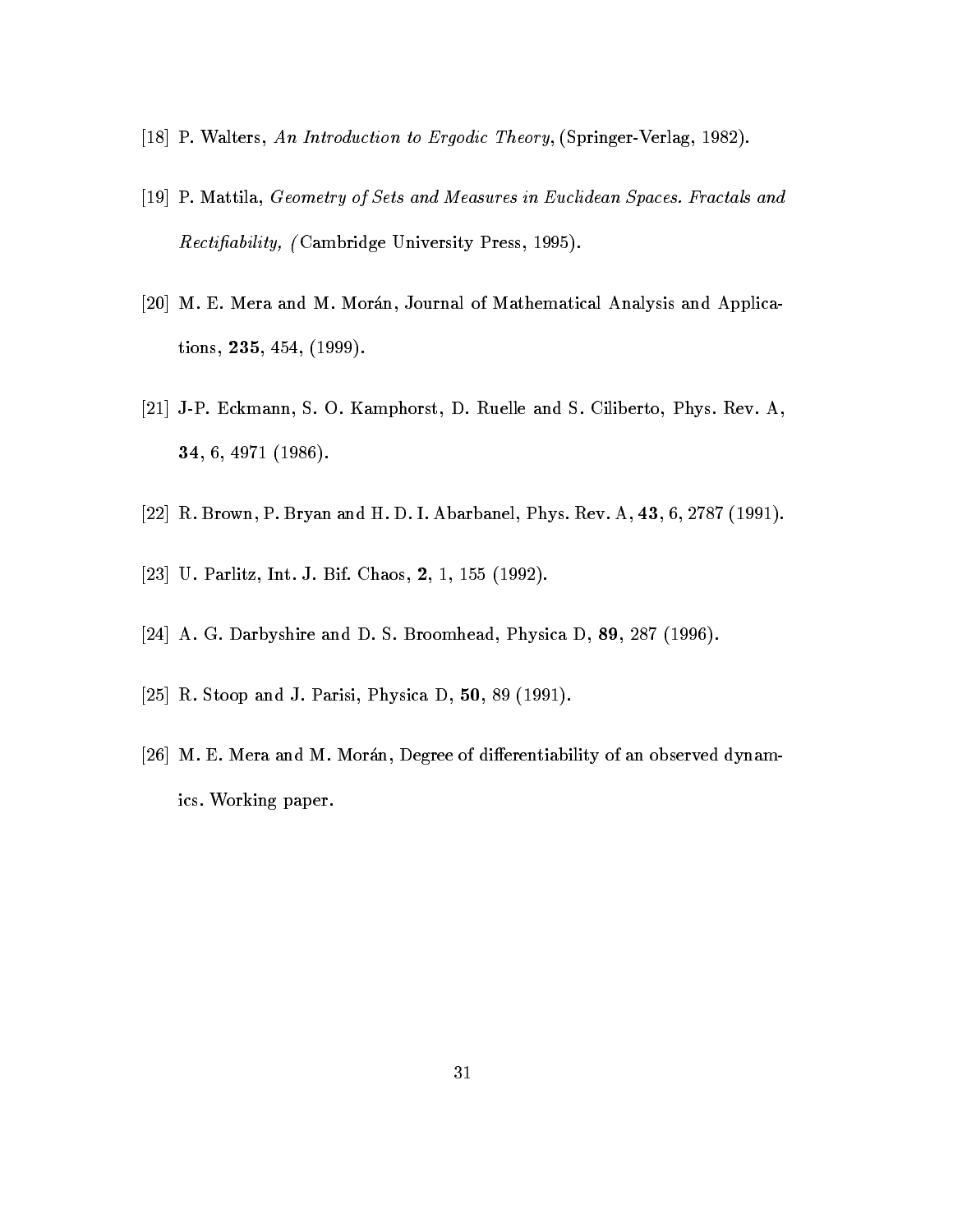#### Figure captions-

#### Figure 1.

Average normalized singular values as a function of the radius for a sample of a Uniform distribution. The entry parameters are  $N=50000,\ m\in\{2,...,5\}$  and  $r_{\text{max}}=0.25$ .

#### Figure 2.

Dimensional analysis for a time series from the observation of a Henon system-

The equations of the dynamics are  $x_{k+1} = 1 - 1.4x_k^2 + y_k$ ,  $y_{k+1} = 0.3x_k$  and the observable is  $h(x,y) = x^2 + y^2.$  The entry parameters are  $N = 50000, \, m \in \{5,6,7\}$ and  $r_{\text{max}} = 0.1$ .

- a Average normalized singular values as a function of the radius-definition of the radius-definition of the radius-
- (b) Scaling law for the average normalized errors for  $m \in \{5,6,7\}$  and  $k=1,2.$

#### Figure 3.

 $D$  and time series in Fig. , with a Gaussian for the time series in  $D$  and  $D$  and  $D$  and  $D$ noise with a  $1\%$  standard deviation of the standard deviation of the unperturbed signal. The entry parameters are  $N=50000, \ m \in \{5,6,7\}$  and  $r_{\max}=0.1.$ 

#### Figure -

Dimensional analysis for a time series from the observation of the Lorenz dynamics. The equations are  $\dot{x} = -16(x - y)$ ,  $y = -xz + 45.92x - y$ ,  $\dot{z} = xy - 4z$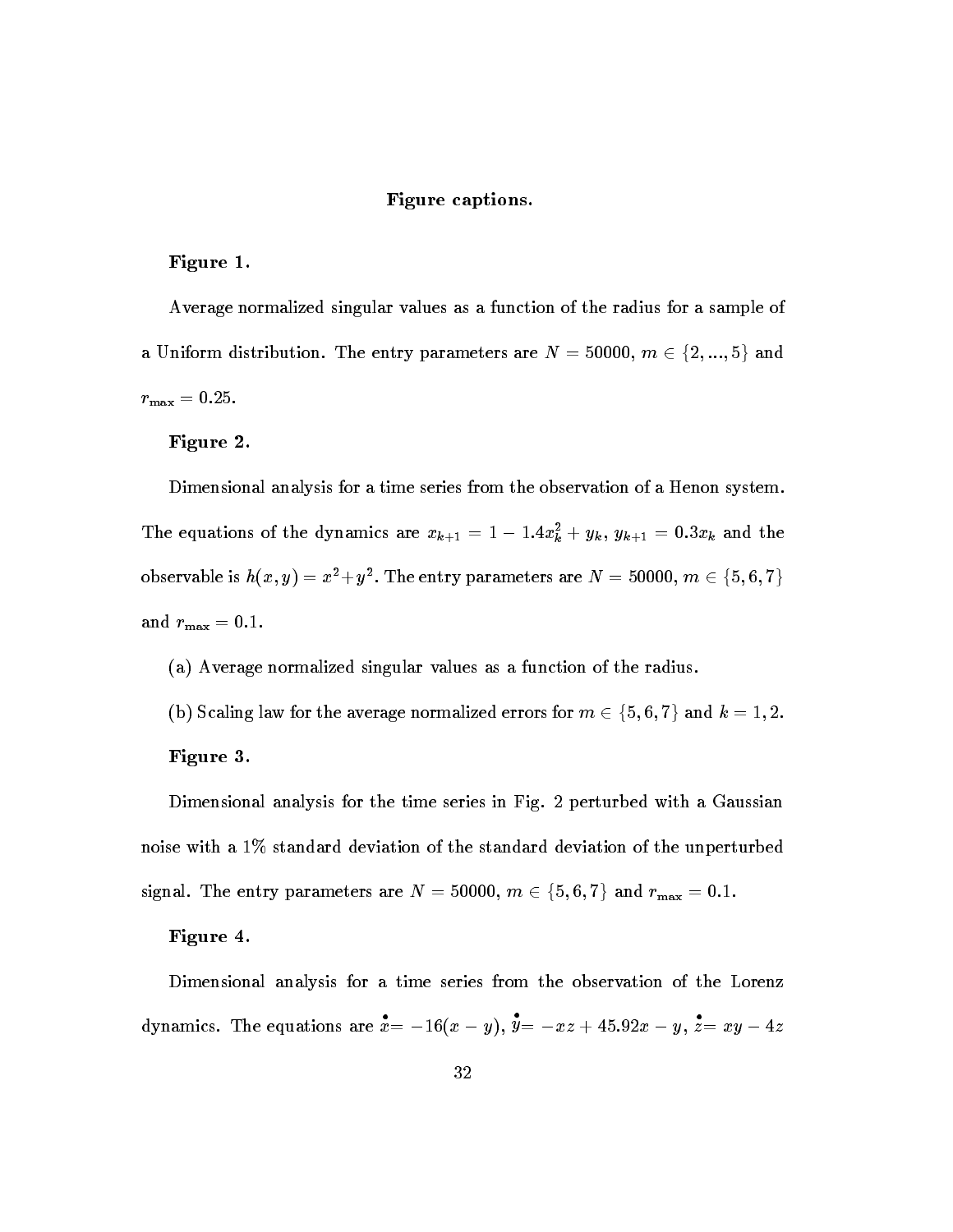and the observable is how the observable is the obtained using a system is obtained using a system in  $\mathcal{M}$ fourth-order Runge-Kutta method with a integration time step  $h = 0.001$ , and the sample time is  $\Delta t = 0.03$ . The entry parameters are  $N = 50000, m \in \{5,6,7,8\}$ and  $r_{\text{max}} = 0.1$ .

- a Average normalized singular values as a function of the radius-function of the radius-function of the radius-
- (b) Scaling law for the average normalized errors for  $m \in \{7,8\},$  and  $k=1,2,3.$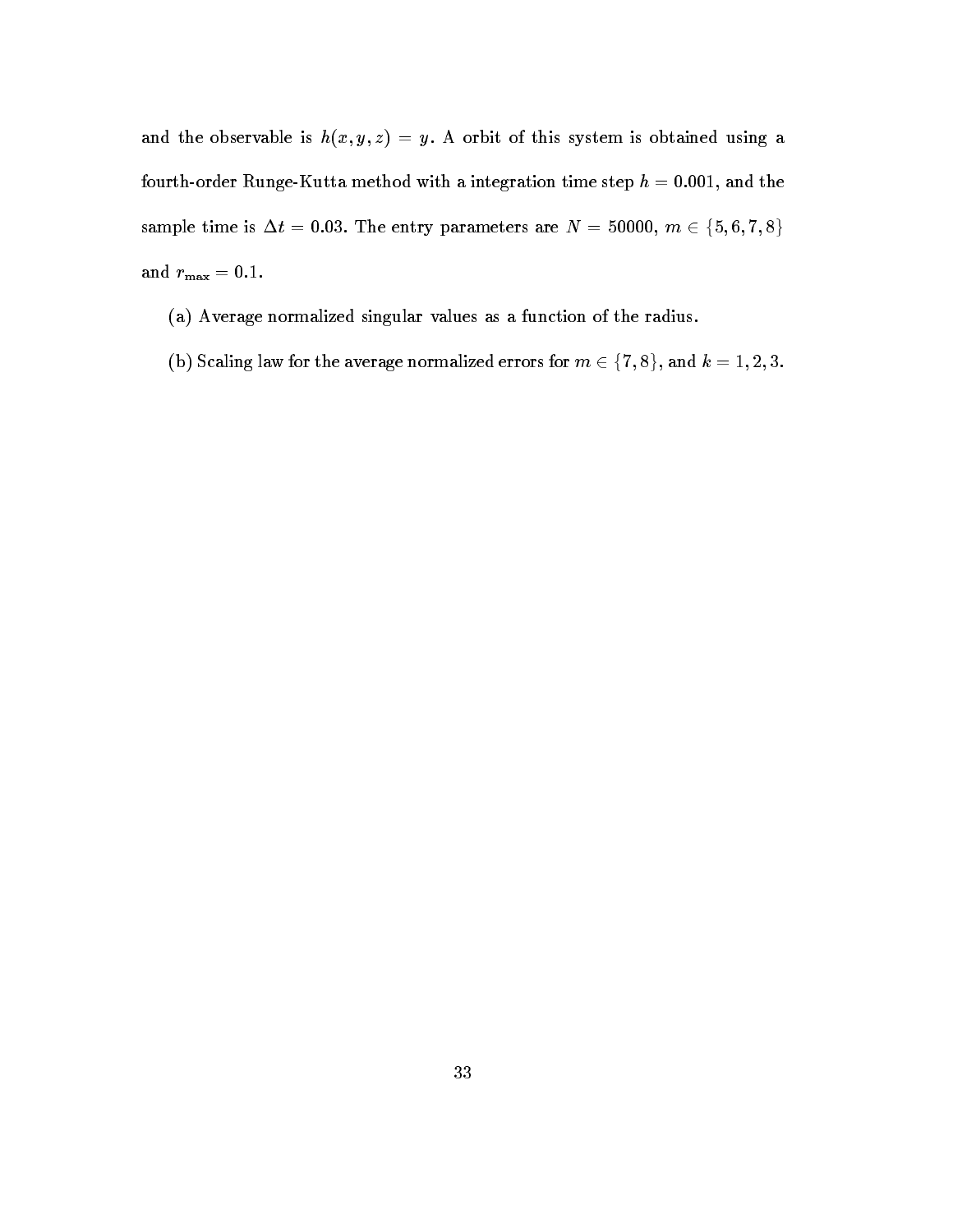#### Table captions-

Table I- Liapunov exponents of Lorenz dynamics in F ig as a function of the embedding dimension  $m$ . The data are the observation of a 500000 points orbit of this system with observable h x y z y We have taken D as the estimate of the dimension d of the submanifold where the dynamics is dened- It is known that the true values of the Liapunov exponents are  $\lambda_1 \sim 1.5, \lambda_2 = 0$  and  $\lambda_3 \sim -22.5$ . Notice the high accuracy of the estimates of the three exponents for  $m \geq 7$ .

Table II- Liapunov exponents of Lorenz dynamics in F ig as a function of the embedding dimension  $m$ . The data are the observation of a 100000 points orbit of  $\alpha$  , which are taken between  $\alpha$  ,  $\alpha$  ,  $\beta$  ,  $\beta$  ,  $\beta$  ,  $\beta$  ,  $\beta$  ,  $\beta$  ,  $\beta$  ,  $\alpha$  ,  $\beta$  ,  $\alpha$  ,  $\beta$  ,  $\beta$  ,  $\beta$  ,  $\beta$  ,  $\beta$  ,  $\beta$  ,  $\beta$  ,  $\beta$  ,  $\beta$  ,  $\beta$  ,  $\beta$  ,  $\beta$  ,  $\beta$  ,  $\beta$  ,  $\beta$  , if the dimension d of the submanifold where the dynamics is denoted the dynamics is denoted correct estimate of the dimension  $d$  cause a bad estimate for the first Liapunov exponent for  $m \leq 8$  and for the second one for  $m \leq 11$ .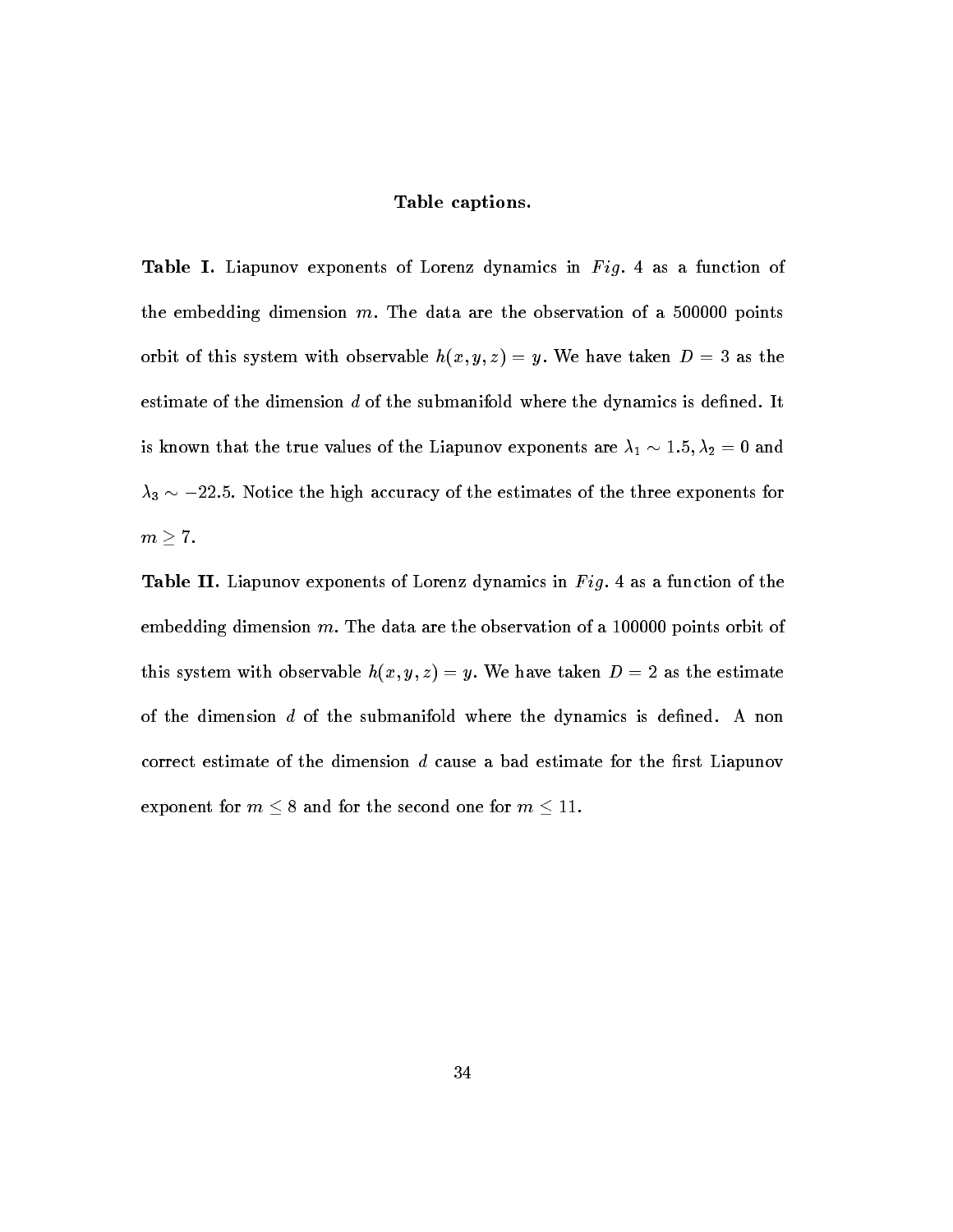|            | $m=3$      | $m=4$      | $m=5$      | $m=6$      | $m=7$      | $m=8$      |
|------------|------------|------------|------------|------------|------------|------------|
| $\alpha_1$ | 3.7285     | 1.5453     | 1.5121     | 1.5233     | 1.5117     | 1.5010     |
| $\alpha$   | $-0.6885$  | $-0.0604$  | 0.0013     | $-0.0192$  | $-0.0094$  | 0.0012     |
| $\alpha_3$ | $-25.3491$ | $-25.5362$ | $-24.6822$ | $-23.8908$ | $-22.6678$ | $-22.4483$ |

TABLE I

TABLE II

|                       | $m=2$     | $m=3$     | $m=4$                                     | $m=5$     | $m=6$     | $m=7$     | $m=8$     |  |  |  |
|-----------------------|-----------|-----------|-------------------------------------------|-----------|-----------|-----------|-----------|--|--|--|
| $\alpha_1$            | 25.3697   | 7.0058    | 4.7285                                    | 2.7706    | 2.2330    | 1.8587    | 1.6733    |  |  |  |
| $\alpha$ <sub>2</sub> | $-5.1752$ | $-5.3109$ | $-3.4121$                                 | $-1.9610$ | $-1.2353$ | $-0.7798$ | $-0.4810$ |  |  |  |
|                       |           |           |                                           |           |           |           |           |  |  |  |
|                       | $m=9$     |           | $m = 10$   $m = 11$   $m = 12$   $m = 13$ |           |           | $m=14$    | $m=15$    |  |  |  |
| $\alpha_1$            | 1.5757    | 1.5968    | 1.5457                                    | 1.5074    | 1.4688    | 1.5490    | 1.4770    |  |  |  |
| $\alpha_2$            | $-0.3888$ | $-0.3486$ | $-0.2178$                                 | $-0.1691$ | $-0.1099$ | $-0.1959$ | $-0.1041$ |  |  |  |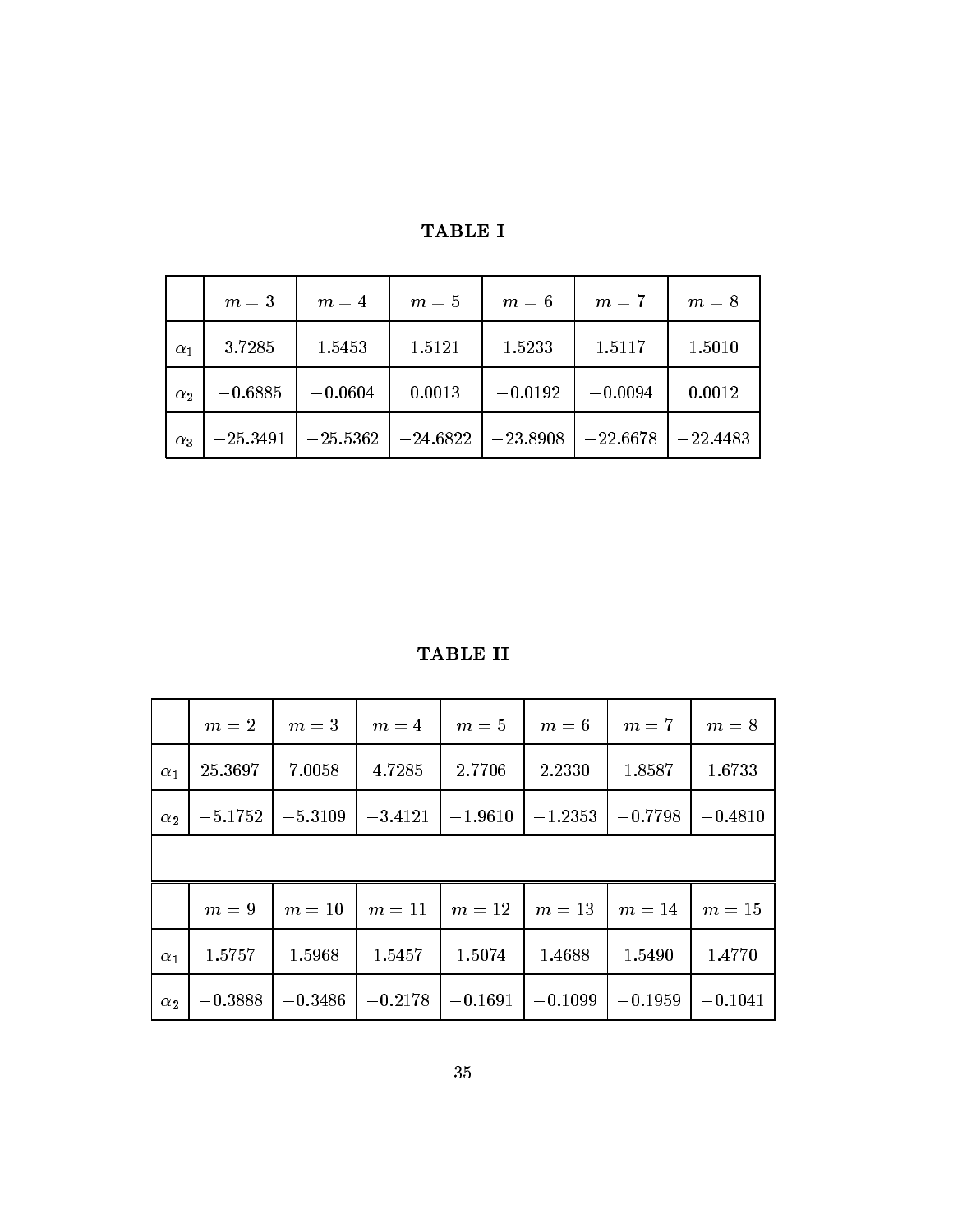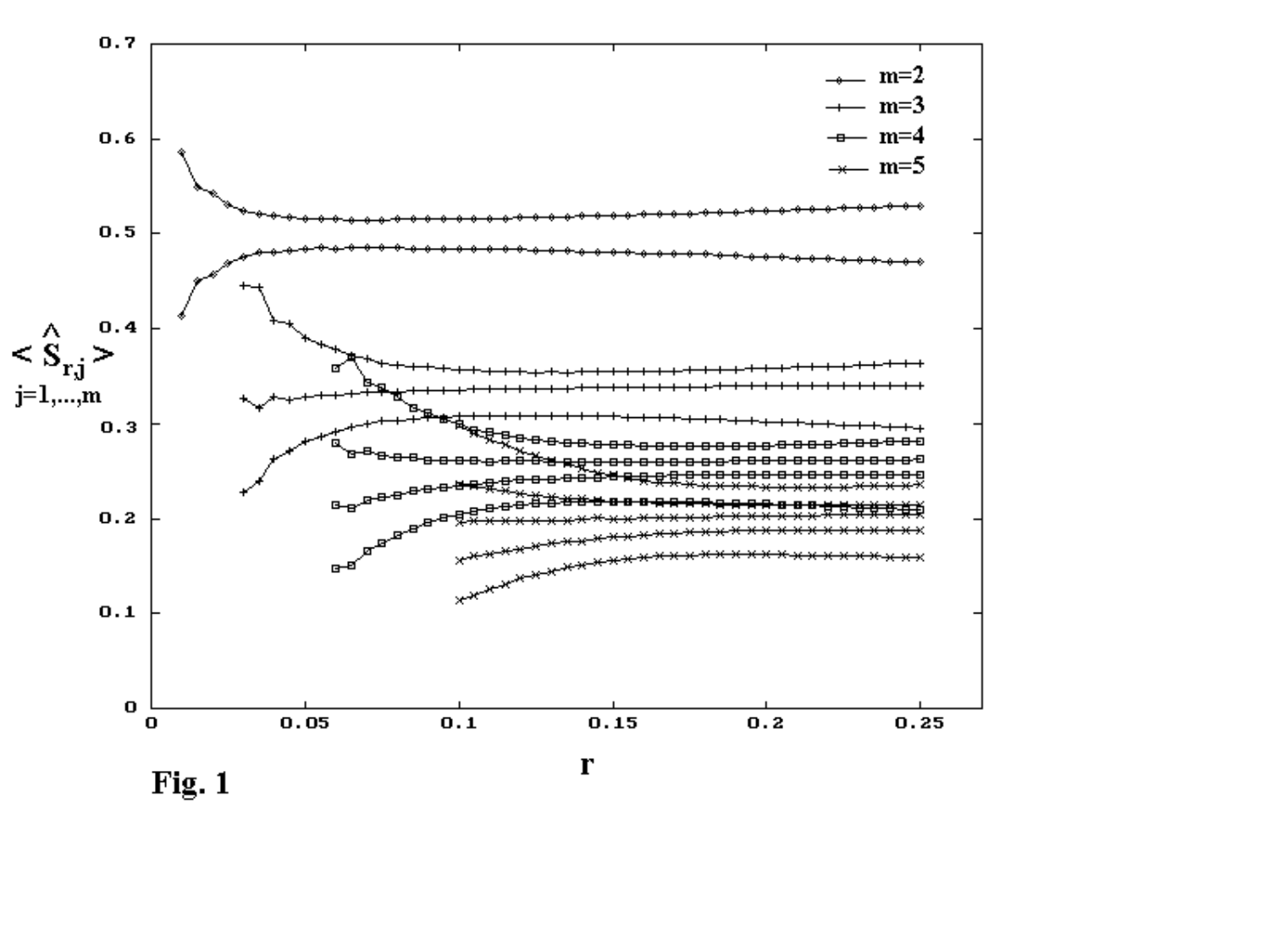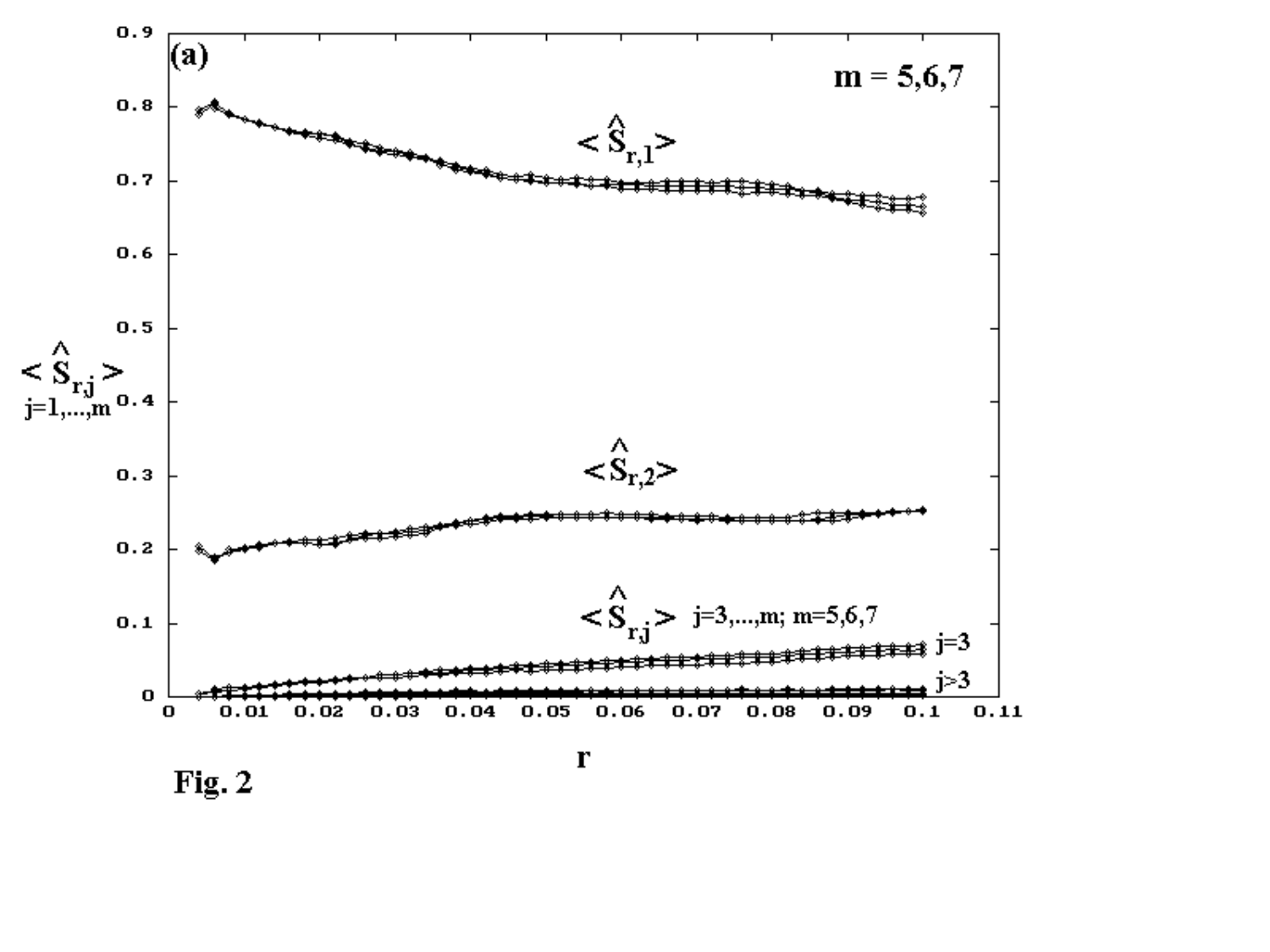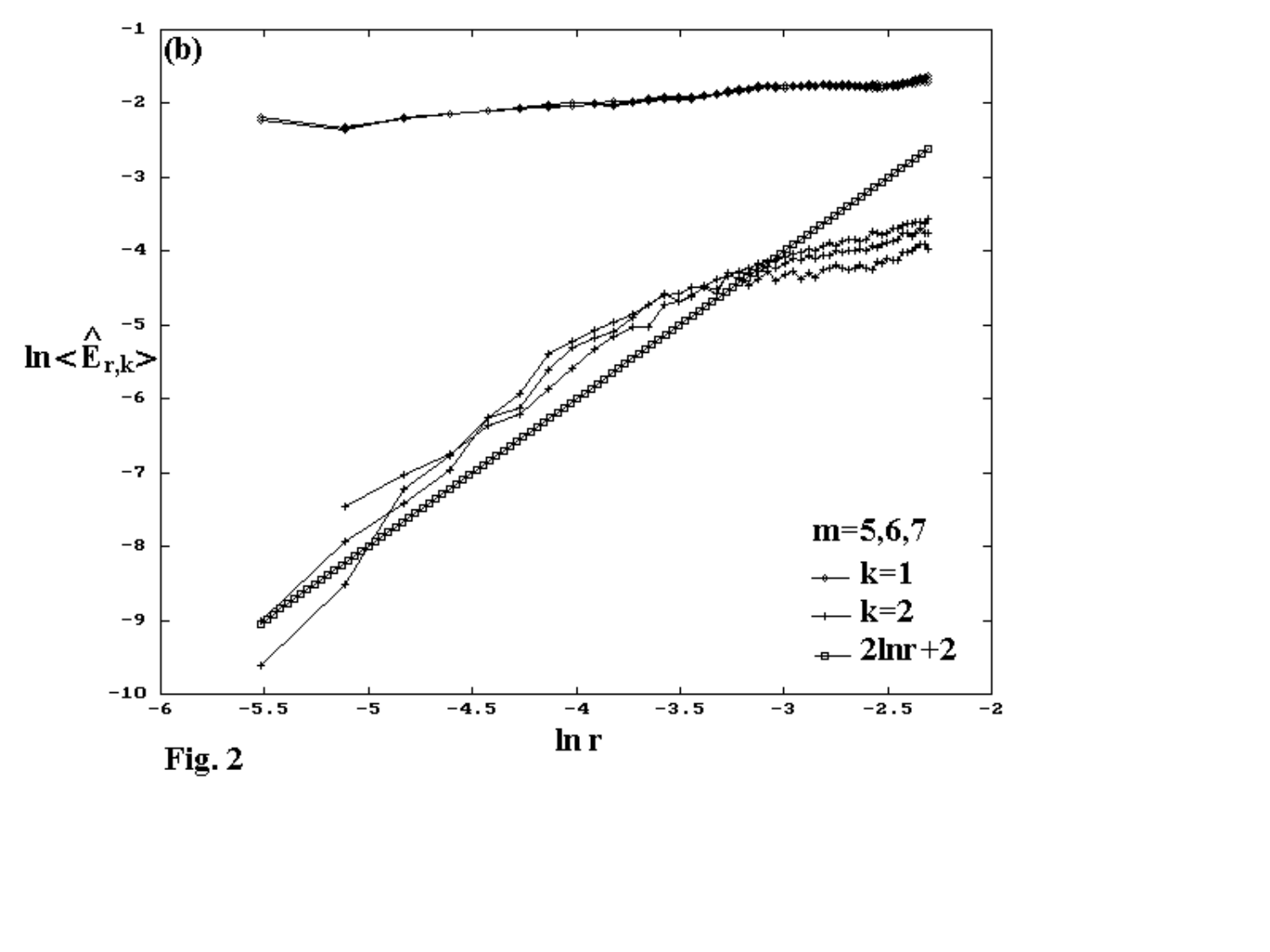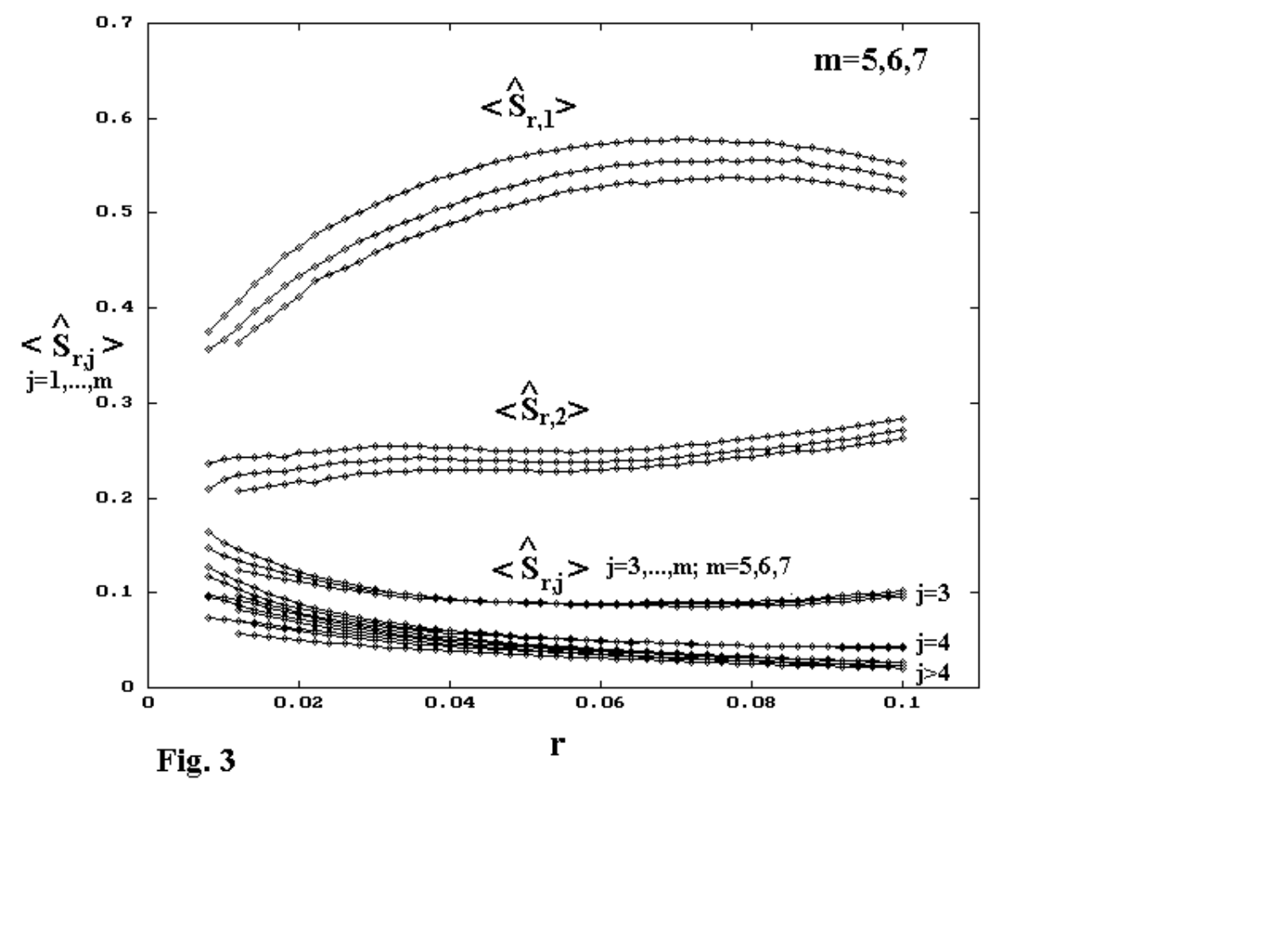